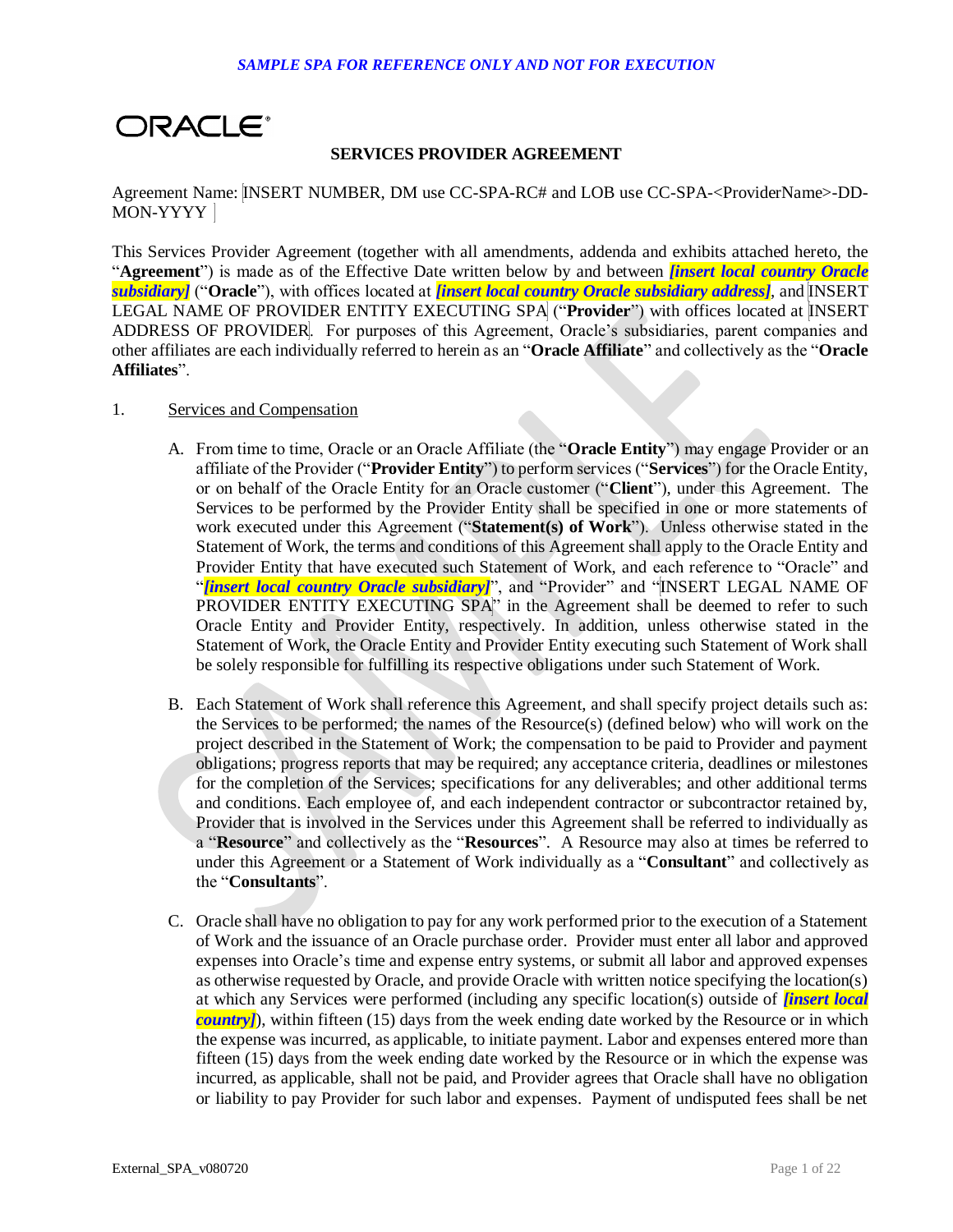45 days from (i) the date that the applicable labor and approved expenses are entered in the Oracle Time and Expense System, or (ii) if Oracle requests submission of labor and expenses in a different manner, the date that the applicable labor and approved expenses are submitted by the Provider to Oracle in such manner. No payment shall be made by Oracle for any travel time except with Oracle's express prior written consent. All payment of fees and expenses under this Agreement shall be made in *[insert local currency]*.

- D. Unless expressly agreed in a Statement of Work, Oracle shall not be obligated to reimburse Provider, and Provider shall be solely responsible, for any expenses incurred in connection with performance of the Statement of Work, including travel, food, hotel, housing, visas or other work permits and entertainment expenses. If a specific Statement of Work expressly provides that travel related expenses incurred by Resources are reimbursable, all such travel related expenses must be reasonable and actually incurred by the relevant Resource in furtherance of the Services being performed under the applicable Statement of Work and, unless otherwise specifically set forth in such Statement of Work, must adhere to Oracle's Supplier Travel and Expense Policy in effect at the time of the Services. Any expense (or portion thereof) that is subject to rebate or credit from a third party shall be refunded by Provider to Oracle. Provider shall submit to Oracle on a timely basis, copies of receipts and other appropriate documentation, as may be reasonably requested by Oracle, as evidence of all expenses incurred and paid.
- E. The parties must mutually agree in writing to any change in the specified scope of Services, project scheduling and/or fees. Provider will continue performing the Services in accordance with the applicable Statement of Work until the parties agree in writing on the proposed changes. No fees or expenses shall be chargeable by Provider for any proposed change until a Statement of Work Amendment for such proposed change is signed by Oracle.

## 2. Resources

- A. Resources involved in the performance of Services described within each Statement of Work at all times remain employees (or subcontractors, as applicable) of Provider. Provider will be responsible for direction, organization and management of Resources, by giving them appropriate orders and instructions to perform Services, by exercising all rights and by assuming all duties, risks and responsibilities that correspond to its position of employer. Provider will appoint a person within its own employees (or subcontractors, as applicable) to coordinate the Resources and to provide them any instructions with respect to the performance of the Services. Provider will perform Services by itself and at its own risk, with its own Resources and assuming the economic risk of such activity.
- B. For each Statement of Work, and subject to section 2.C below, Provider shall assign sufficient Resources who are qualified and of suitable experience, training and skills to provide the Services pursuant to such Statement of Work, including being fluent (verbal/oral, reading and written) in the English language. All Resources shall be authorized to work in any country required for the performance of any Services (including authorized to work in *[insert local country]* for the performance of any Services in *[insert local country]*). Provider shall verify the identity of its Resources and, at its sole cost and expense, will obtain appropriate visas and any other legal documentation required for its Resources to work in any country in connection with a Statement of Work. Provider will be responsible for managing the process (including any required paperwork) related to Resources' travel to, and performance at, any locations as part of the Services.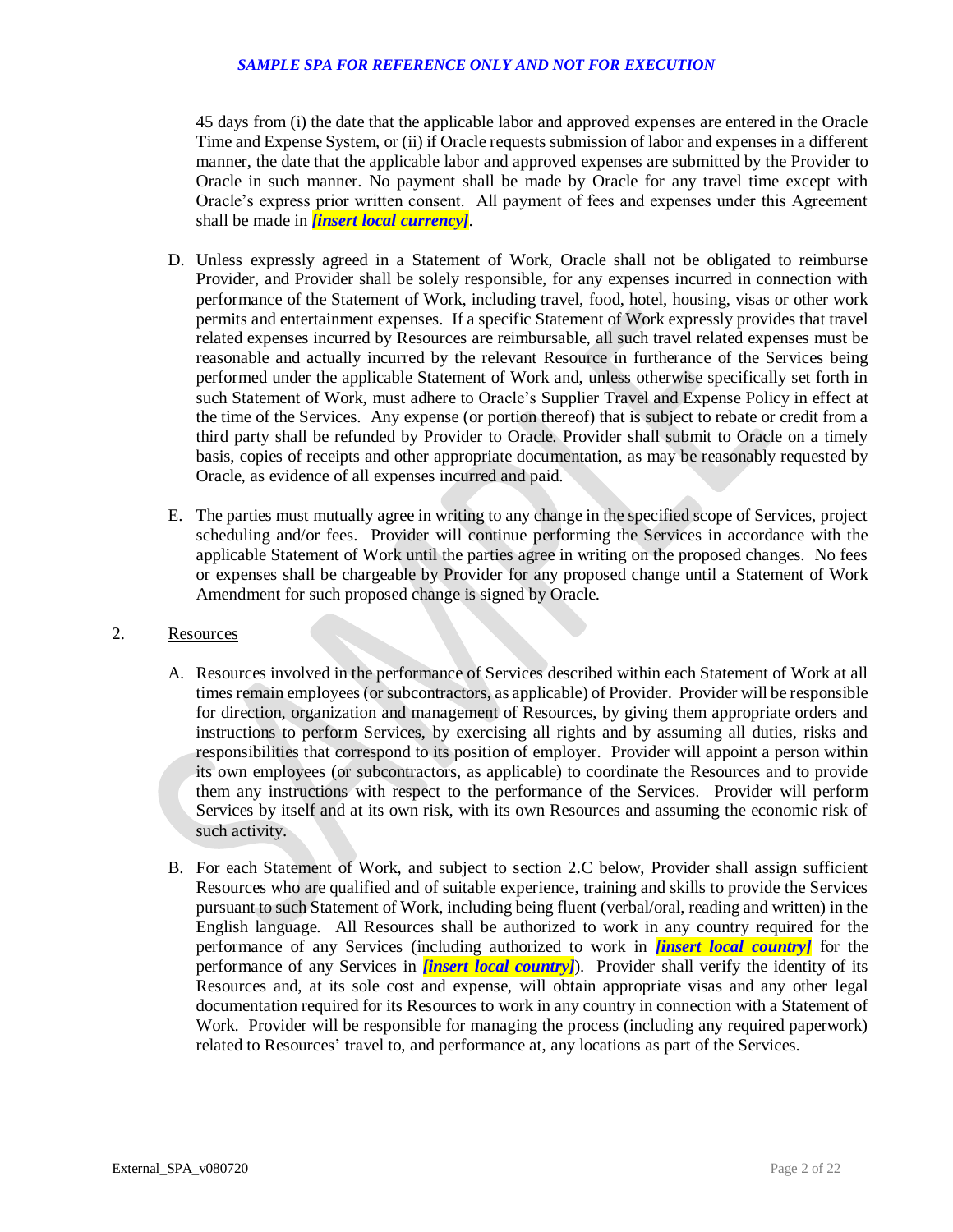- C. Prior to assignment by Provider of Resources under this Agreement:
	- (i) Provider shall supply Oracle and/or the Client (as directed by Oracle) with the resumes of each Resource, and Oracle (and/or the Client, as applicable) shall have the opportunity, at its option, to interview any such Resource in order to confirm that the Resource has the experience and skills required to perform the Services. Provider warrants that the relevant consent of each Resource has been gathered to supply such resumes under Applicable Laws (as defined in section 8.B (Compliance with Laws) below) and that it will hold Oracle and the applicable Client(s) harmless in case of any claim arising from the delivery of such resumes of each Resource.
	- (ii) Provider shall supply Oracle and/or the Client (as directed by Oracle) with written information on the employment and visa status of each Resource, including written information on the employer of any subcontractor(s) engaged in accordance with section 17 below. In addition, without Oracle's prior written consent, Provider acknowledges and agrees that it shall not perform Services for Oracle or any Oracle Affiliate using any Resource who has been previously employed by Oracle as a full, part-time or temporary employee in the twenty-four (24) months immediately preceding the date such Resource is scheduled to perform such Services.
	- (iii) Unless otherwise stated in the applicable Statement of Work, Provider shall, at its sole expense, perform background checks on each Resource that Provider intends to utilize in the performance of Services under this Agreement. Such background checks (a) will be performed in accordance with criteria specified on the attached **Exhibit A** (which Oracle may modify or supplement upon notice to Provider), and (b) must be conducted immediately prior to the Resource's commencement of each Service performed for a Client under this Agreement (including, prior to a Resource's resumption of Services under this Agreement, if the individual has had a break in providing services for Oracle of more than twelve (12) months). Subject to Applicable Laws, Provider shall not assign to the Services any Resource who does not successfully pass any such background check to perform such Services, as determined by Oracle's disqualification criteria. In lieu of conducting such a background check, Provider may submit confirmation that the Resource has passed a prior background check meeting the **Exhibit A** criteria (including, any modifications and supplements provided by Oracle thereto), provided that (a) such prior check was conducted no longer than one (1) year prior to the Resource's commencement of the Service the Resource is to perform for the applicable Client under this Agreement and (b) as part of such confirmation, Provider warrants and represents to Oracle that there have been no material updates or changes to the information contained in the existing background check with respect to such Resource. At Oracle's request, Provider agrees to provide Oracle and/or a Client with a confirmation letter substantially in the form attached hereto as  $Exhibit B$ , including any modifications as may be requested by Oracle and/or such Client, that verifies successful completion of the background checks and other screening requirements set forth in this section and Exhibit A (including, any modifications and supplements provided by Oracle thereto) with respect to each Resource that Provider is utilizing to perform the applicable Services. Provider acknowledges that the requirements and nature of the applicable project may require that the Resource undergo a background check or other screening with different terms as required by Oracle or the applicable Client (the "**Additional Screening**"). Provider agrees (a) to perform the Additional Screening, at its sole expense, on each Resource that Provider intends to utilize in the performance of the subject Services under this Agreement, and (b) subject to Applicable Laws, not to assign any Resource to perform Services (and, if applicable, shall remove from assignment any Resource) who does not successfully pass any Additional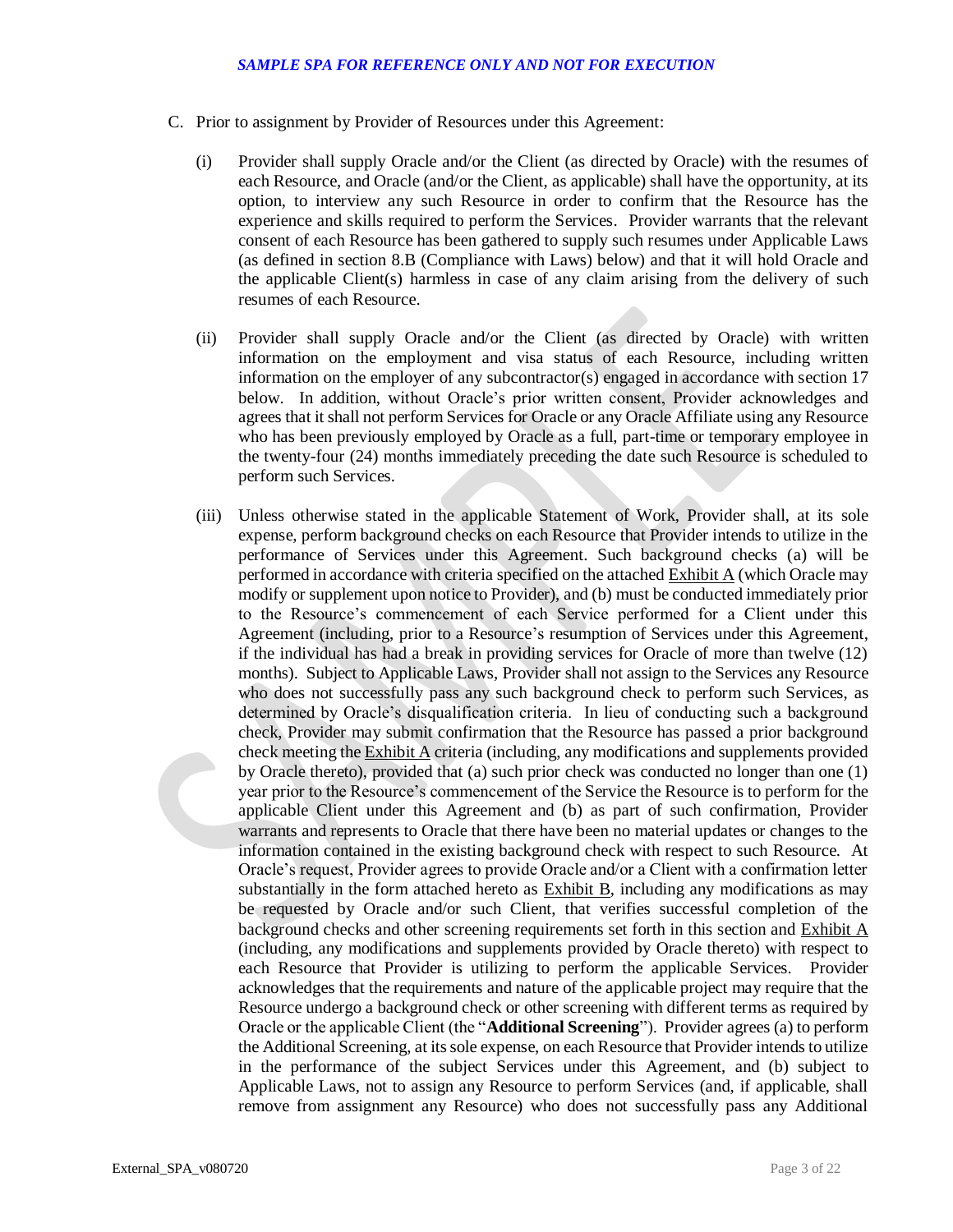Screening that is applicable to such Services, as determined by the Oracle and/or Client disqualification criteria related to such Additional Screening.

- (iv) Each Resource shall execute a Provider Resource Confidentiality Agreement as provided by Oracle (the "**Confidentiality Agreement**"). Provider acknowledges that the requirements of the applicable project may require that the Resource execute a Provider Resource Confidentiality Agreement(s) with different terms or otherwise agree to additional confidentiality and/or security provisions as directed by Oracle or the applicable Client (the "**Additional Confidentiality Terms**"). Provider agrees (a) to cause each Resource it intends to utilize in the performance of Services to execute, and comply with, the Confidentiality Agreement, as well as any Additional Confidentiality Terms that may be required as part of the applicable Services, (b) promptly provide Oracle with each such agreement once executed by such Resource, and (c) not assign a Resource to provide Services prior to its compliance with the preceding clauses (a) and (b) with respect to such Resource.
- (v) Provider shall not assign any Resource to perform Services that do not meet the requirements and criteria specified in this section 2 or the applicable Statement(s) of Work.
- D. Oracle shall notify Provider if Oracle is not satisfied with any Service, and Provider shall take reasonable corrective action to resolve Oracle's concerns. Provider will promptly remove any Resource providing Services if Oracle requests such action.
- E. Provider may remove a Resource from the Services for any reason by providing Oracle at least three (3) business days of advance written notice. In addition, Provider may remove a Resource at any time upon written notice to Oracle, in the event (i) the Resource's employment with Provider is terminated by Provider for cause (e.g., fraud, drug abuse, theft), (ii) the Resource resigns from the employment of Provider due to circumstances outside of the Provider's control, or (iii) the Resource is required to suspend its performance of Services due to an emergency outside of such Resource's or Provider's control (e.g., bereavement, death or significant medical illness of the Resource). Notwithstanding the foregoing, Provider agrees to use all commercially reasonable efforts to minimize the turnover and removal of any Resources that have been assigned to perform Services under this Agreement, unless otherwise requested by Oracle.
- F. Unless otherwise directed by Oracle, if a Resource is removed by Provider from the Services for any reason (including, pursuant to Oracle's request under section 2.D) then, at no additional cost and in accordance with the terms of this Agreement, Provider will promptly (i) assign a replacement Resource to the performance of the Services who has appropriate training, skills, and experience that is satisfactory to Oracle (the "**Replacement Resource**"), and (ii) provide Oracle with all documentation related to such Replacement Resource as required under this section 2 and the applicable Statement(s) of Work. In addition, if the removal of the Resource from the Services by Provider is pursuant to Oracle's request under section 2.D or for any reason other than those set forth in the second sentence of section 2.E, then (i) Oracle will not be required to pay for the first five (5) business days of Services performed by any Replacement Resource, and (ii) the parties agree to negotiate in good faith the fees which Provider will credit or refund, at Oracle's option, to Oracle for the applicable Statement of Work.
- G. Nothing in this section 2 shall be construed to limit Provider's obligations, or Oracle's rights and remedies, under this Agreement or any Statement of Work.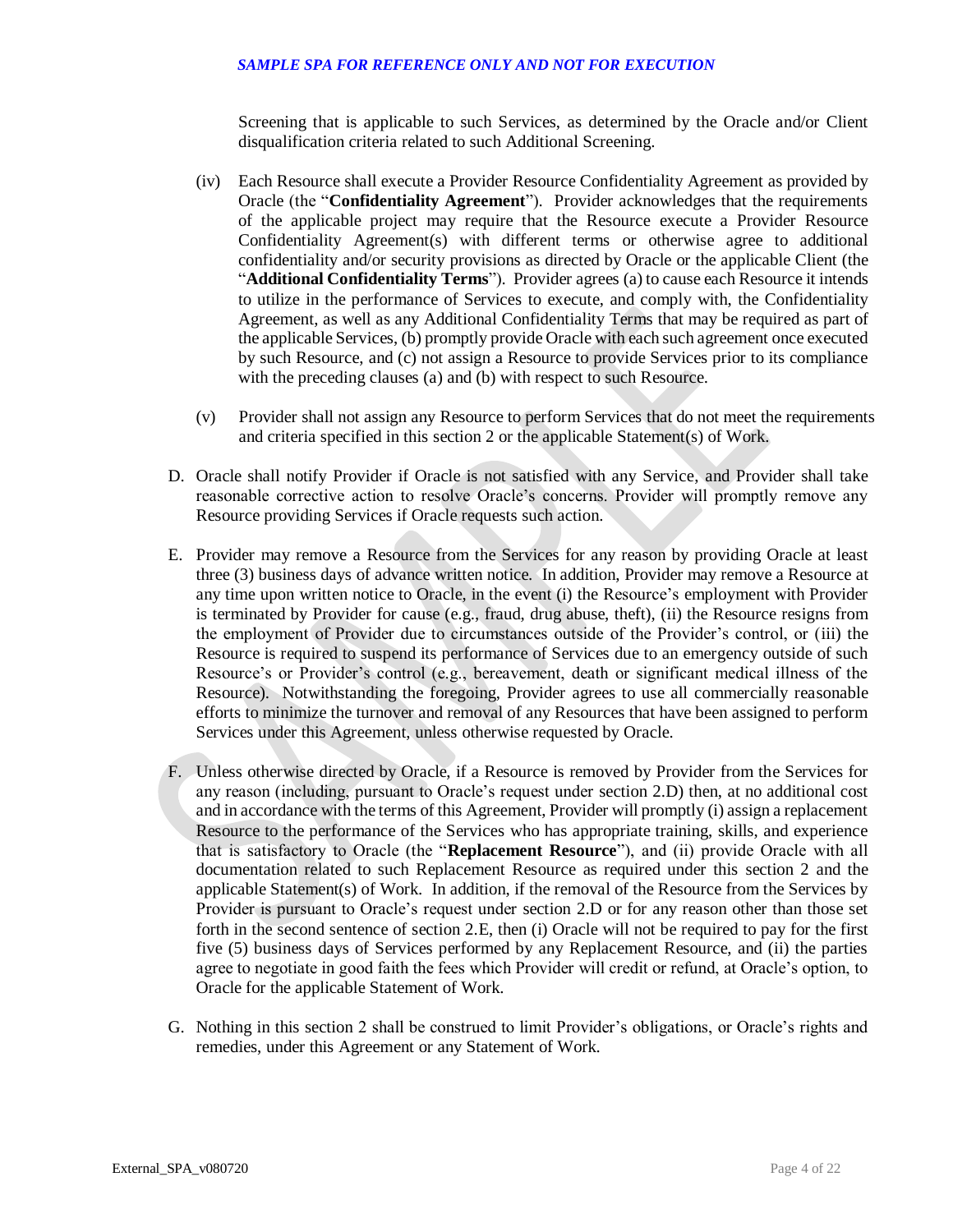## 3. Term and Termination

- A. Unless this Agreement is terminated earlier as described below, Oracle may place orders for Services governed by this Agreement for a period of three (3) years from the Effective Date. This Agreement will continue to govern any Statement(s) of Work outstanding at the time of a termination of this Agreement as described below or the expiration of the order period described in the preceding sentence.
- B. Either party may terminate this Agreement by providing the other party with ninety (90) days prior written notice.
- C. Oracle may terminate any Statement of Work upon written notice to Provider.
- D. Provider may terminate any Statement of Work if Oracle materially breaches its obligation to pay Provider undisputed fees due under this Agreement and fails to cure such breach within forty-five (45) days after written notice of such breach from Provider to Oracle.
- E. Provider shall have no claim for damage, compensation, loss of profit, allowance, penalty or otherwise, by reason of, or directly or indirectly arising out of any action taken or notice given by Oracle under or pursuant to the provisions of this section 3, except as and to the extent in this section expressly provided.
- F. Oracle and Provider understand and agree that the implementation of this Agreement will be enhanced by the timely resolution of any disputes or disagreements between the parties. Each party agrees to use reasonable efforts to resolve any disputes or disagreements as soon as possible.
- G. Upon termination or expiration of this Agreement and/or any Statement of Work, Provider agrees to promptly return to Oracle all equipment, documentation, Confidential Information and any other materials provided to Provider and/or the Resources by Oracle or any Client(s) in connection with the Services provided under such Statement of Work or this Agreement, as applicable. In addition, termination of this Agreement and/or any Statement of Work shall not limit either party from pursuing any other remedies available to it, including injunctive relief. The parties' rights and obligations under sections of this Agreement that by their nature should survive the expiration or termination of this Agreement (including, sections 1, 4, 5, 6, 7, 8, 9, 10, 11, 13, 17, 19 and 20) shall so survive.

## 4. Developments

 The parties acknowledge and agree that Oracle owns all Intellectual Property Rights (as defined below) in and to the Developments (as defined below). Provider shall and hereby does assign (and cause each of its Resources to assign) to Oracle, at no additional charge, all right, title and interest in, and ownership of all Intellectual Property Rights in, the Developments and all extensions and renewals thereof. Provider agrees to execute, and cause its Resources to execute, a written assignment of such rights in and to the Developments to Oracle and any other documents necessary, as well as to provide any other lawful assistance reasonably required, for Oracle to establish, preserve or enforce its Intellectual Property Rights in the Developments. Unless prohibited under Applicable Laws, Provider hereby agrees not to assert at any time, and otherwise waives (and agrees to cause the Resources not to assert, and to otherwise waive), any "moral rights" that Provider may have in the Developments, and Provider hereby assigns (and cause each of its Resources to assign) to Oracle all moral rights therein. Provider shall provide to Oracle complete copies of all Developments (regardless of the state of completion) as requested by Oracle. Provider agrees not to introduce into the Services and/or any Developments, (i) any open source code, or (ii) any information or materials (including, without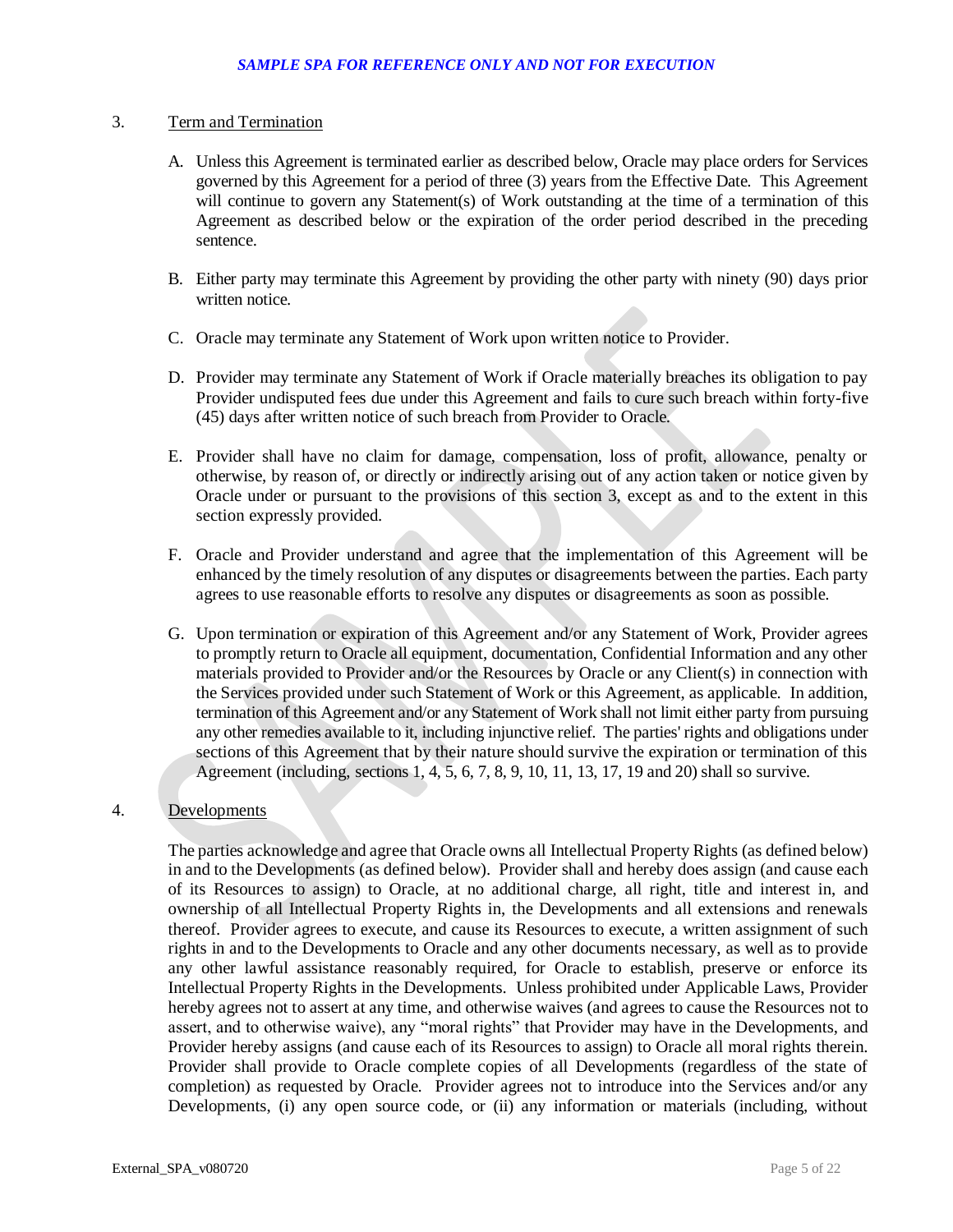limitation, any freeware or shareware) to which third parties (including, without limitation, Provider and/or any of its Resources) have any rights, including Intellectual Property Rights. "**Developments**" shall mean all software (source code and object code), hardware equipment (including components and spare parts thereto), tools, deliverables, technical data, specifications, procedures, documentation, products and inventions as well as all papers, records, designs, drawings, notes and other materials, prepared or produced by Provider, its Resources, employees, contractors and agents, under this Agreement or any Statement of Work or as part of the Services, including all modifications and improvements thereto. "**Intellectual Property Rights**" shall mean all intellectual property rights or proprietary rights, including patent rights (including, without limitation, patent applications and disclosures), trade mark rights (including, without limitation, service marks, registered designs, applications for any of those rights, trade and business names), copyrights, moral rights, and trade secret rights, and intellectual property rights of the same or similar effect or nature as the foregoing, recognized in any country or jurisdiction in the world. Any computer software Developments produced, provided or developed by Provider shall be accompanied by copies of fully commented source code sufficient to enable Oracle to operate, and replicate all applicable executables and data files in, such Developments.

## 5. Confidential Information

 Provider agrees to treat all Confidential Information as confidential information of Oracle, both during and after the term of this Agreement. "**Confidential Information**" means all information and material to which Provider or any Resource has access in connection with Services provided hereunder including, without limitation, (i) Data (as defined below), (ii) all Oracle Materials (as defined in section 18 (Oracle Materials) below) and the Developments, (iii) this Agreement and all Statements of Work (including, without limitation, all pricing and fees set forth in this Agreement and/or the Statements of Work), (iv) all test results (including, any benchmark tests), error data or other reports with respect to the Developments, Oracle Materials or otherwise prepared as part of the Services, (v) all material or information that is marked as confidential, and (vi) all other material or information that a reasonable person would consider to be confidential given the circumstances surrounding its disclosure and/or the nature of such material or information. The Confidential Information of a Client (including, without limitation, all Data) shall be deemed the Confidential Information of Oracle for purposes of determining Provider's obligations with respect to such information, and accordingly, unless otherwise stated, all references in this Agreement and the Statements of Work hereunder to Confidential Information of Oracle shall be deemed to include the Confidential Information of the applicable Client. Confidential Information received by a Resource shall be deemed to be Confidential Information received by Provider for purposes of determining Provider's obligations with respect to such information. Provider shall be responsible for the acts or omissions, in violation of this section, of the Resources receiving Confidential Information to the same extent as if such acts and omissions were performed by Provider.

 Except with respect to any Confidential Information that is Data, Confidential Information shall not include information which: (i) is or becomes a part of the public domain through no act or omission of Provider; (ii) was in Provider's lawful possession prior to the disclosure and had not been obtained by Provider either directly or indirectly from Oracle; (iii) is lawfully disclosed to Provider by a third party without restriction on disclosure; or (iv) is independently developed by Provider without reference to the Confidential Information. Provider shall treat Confidential Information with at least the same degree of care that it uses to protect its own confidential and proprietary information of a similar nature, but no less than a reasonable degree of care under the circumstances, and shall not disclose, transmit or otherwise disseminate in any manner whatsoever Confidential Information to any third party except as specifically authorized by Oracle in writing. In addition, Provider shall use Confidential Information solely for purposes of performing its obligations under the applicable Statement of Work and this Agreement. Provider shall permit disclosure of the Confidential Information only to those of its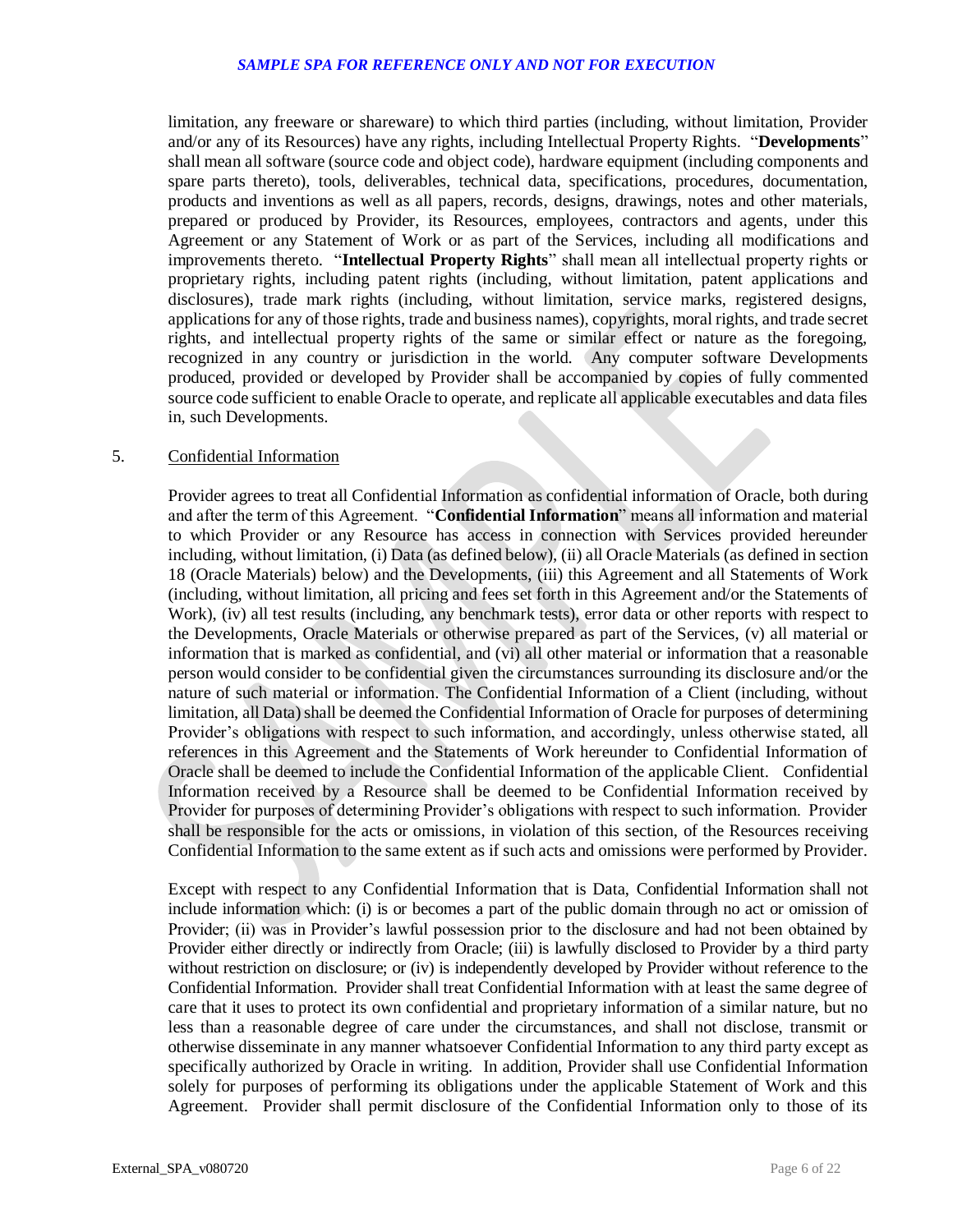personnel and Resources who have a "need to know" and who have acknowledged confidentiality obligations consistent with the obligations hereunder to protect Oracle's and Client's Confidential Information. In the event that Provider receives a subpoena or other validly issued administrative or judicial process demanding Confidential Information of Oracle or Client, Provider shall, if legally permitted to do so, promptly notify Oracle and give Oracle a reasonable opportunity to defend such demand and/or obtain a protective order for the Confidential Information. All Confidential Information furnished to Provider or any Resource shall remain solely the property of Oracle. Provider further agrees that all Confidential Information (including Data), and any other information received by Provider or any Resource from Oracle or any Client, including all copies in any form (electronic or otherwise), shall be returned to Oracle, or destroyed, as directed by Oracle, upon the earlier of Oracle's request or completion or termination of the applicable Statement of Work. Upon Oracle's request, Provider will confirm in writing that it has returned or destroyed all information in accordance with the preceding sentence.

 Notwithstanding anything to the contrary in this Agreement and in addition to the above obligations, Provider agrees that it shall not, unless expressly authorized by Oracle in writing, (i) disclose any Data to any third parties, or (ii) use, store, maintain or process any Data. In addition, Provider shall establish and maintain appropriate information security measures (including, without limitation, appropriate administrative, physical and technical safeguards) to ensure the protection of Confidential Information, including without limitation Data, from unauthorized disclosure, use, misuse, breach of security, or misappropriation which, at a minimum, shall meet or exceed the measures and safeguards set forth in the Oracle Supplier Information and Physical Security Standards referenced in section 8.G (Compliance with Policies and Procedures) below. For purposes of this Agreement, "**personal information**" or "**PI**" means any information that Provider and/or the Resources have access to that could identify an individual, either directly or indirectly, including without limitation the individual's name; address; government identification/national identification number; phone number or e-mail address; passwords; or health, financial or employment information. "**Data**" shall mean (i) personal information (including, without limitation, the personal information of Oracle's and the Client's personnel, customers, or prospective customers), and (ii) all of Oracle's and the Client's production and non-production information system environments (including, without limitation, development, test stage or backup environments), and all the information and data that resides on such environments. It is understood that in the event of a breach of this section, damages is not an adequate remedy, and therefore Oracle shall be entitled, without waiving any other rights or remedies under this Agreement, to injunctive or equitable relief to enjoin any such breach, threatened or actual.

# 6. Independent Contractor

 The parties agree that Provider and each Resource is an independent contractor and, as such, neither Provider nor any Resource is a partner, agent, employee, lobbyist or principal of, or joint venturer with, Oracle. In addition, the parties agree that the engagement of such Resources by Oracle is for temporary or specific project oriented assignments. Neither Provider, nor any of its Resources, will act for or in the place of Oracle in Oracle's relations with third parties or Clients. Nothing in this Agreement will be construed to grant Provider or its Resources any right or authority to create any obligation, express or implied, on behalf of Oracle or any Oracle Affiliate, or to bind Oracle, any Oracle Affiliate or Clients in any manner whatsoever. The parties further agree that Resources assigned to perform Services under this Agreement shall remain employees of Provider, or subcontractors of Provider, as applicable, and shall not be entitled to participate in any of Oracle's employee benefit plans, including but not limited to pension, profit sharing, retirement, deferred compensation, insurance, disability, bonus, vacation pay, severance pay and other similar plans, programs and agreements, whether or not reduced to writing. Provider agrees that it shall be solely responsible for fulfilling its obligations as the employer of the Resources under all applicable labor, employment and tax laws. Provider agrees that it shall be solely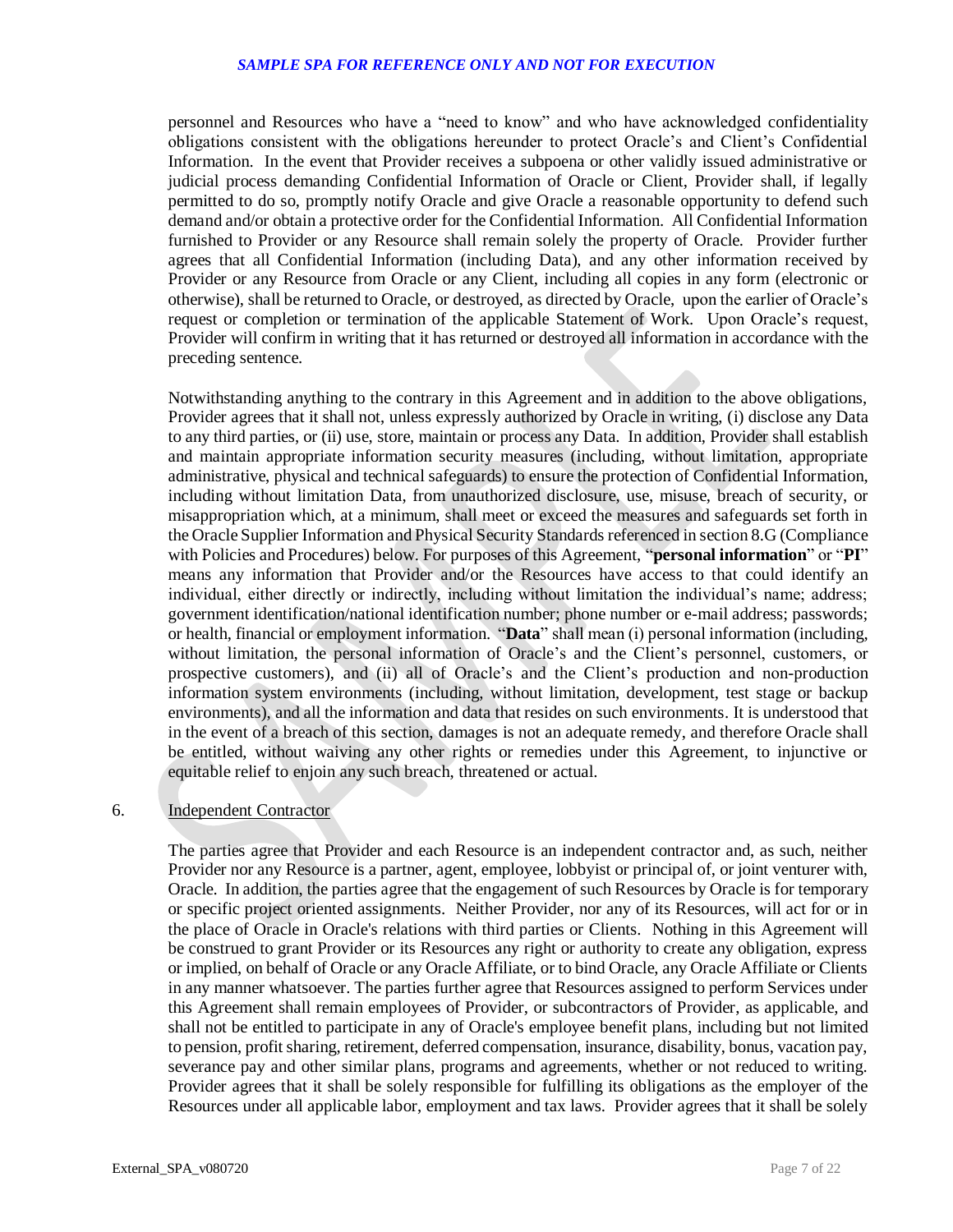and entirely responsible for (i) its acts and omissions, and those of its Resources, and (ii) provision and payment to its Resources of all employee compensation and benefits of any kind, including without limitation, overtime pay, holiday pay, vacation pay, sick leave, retirement benefits, social security, worker's compensation, health or disability benefits, and unemployment insurance benefits. Provider agrees to identify Resources as its own employees (or in the event Provider is using subcontractors, as the applicable subcontractors' employees), and will ensure identification systems differ from those used by Oracle, including, without limitation, identification cards, e-mail or telephone numbers. In addition, Provider agrees to indemnify, defend and hold Oracle and the Oracle Affiliates harmless from and against any and all employment-related claims, demands, breaches, damages, losses and costs that (i) are asserted by any Resource against Oracle, any Oracle Affiliate or any Oracle client (including, without limitation, any claims related to personal injury that occurred during the performance of, or traveling in connection with, the Services), or (ii) arise out of claims that Resources are not authorized to work in the applicable country in which Services are being performed and/or out of claims of alleged violations of applicable employment and/or immigration laws. Provider acknowledges and agrees that Oracle has no obligation under this Agreement to order or otherwise acquire any services or products from Provider. As a condition of assignment to an Oracle project, Provider will require its Resources to acknowledge in writing the application of the terms of this section.

 Provider agrees that it will offer "**minimum essential coverage**" under an "eligible employer- sponsored plan" to Resources (and their dependents) who are "full-time employees," as those terms are defined under section 4980H of the Internal Revenue Code (the "**Code**"). Provider further agrees that it will comply with the applicable employer information reporting provisions under sections 6055 and 6056 of the Code. Within five (5) days of Oracle's request, Provider will furnish evidence to Oracle that the Provider has met the obligations and requirements under this paragraph and the Patient Protection and Affordable Care Act. Provider shall be solely responsible for, and shall reimburse, indemnify, and hold Oracle harmless for any taxes, penalties, or other liabilities assessed against Oracle under section 4980H of the Code with respect to Resources assigned to Oracle due to Provider's failure to offer minimum essential coverage under section 4980H of the Code.

#### Taxes 7.

 Provider will be responsible for any sales, use, excise, customs, value-added, services, consumption, and other taxes and duties ("**Taxes**") that (i) are payable by Provider on any goods or services that are used or consumed by Provider in providing Services under this Agreement and (ii) may be levied in relation to the Services. Any such Taxes that are required to be paid or paid by Oracle shall be reimbursed by Provider on receiving a demand from Oracle. Oracle may deduct or withhold from any amounts payable by it to Provider as may be required under applicable tax laws. Where withholding is required under applicable tax law, Provider shall reimburse Oracle for any such amount not withheld. Provider shall also be responsible for supplying Oracle with appropriate residency certificate(s) or other documentation which may be required for Oracle to properly withhold and remit any such amount. Oracle is not responsible for withholding or deducting from the compensation of Provider's Resources, employees, agents and subcontractors any sums for income taxes, social security taxes, compensatory taxes, unemployment compensation, medical, dental, workers' compensation or disability insurance coverage, pension or retirement plans or the like. Provider specifically agrees to properly report and pay any and all applicable Taxes and other payments lawfully due in connection with the compensation received under this Agreement.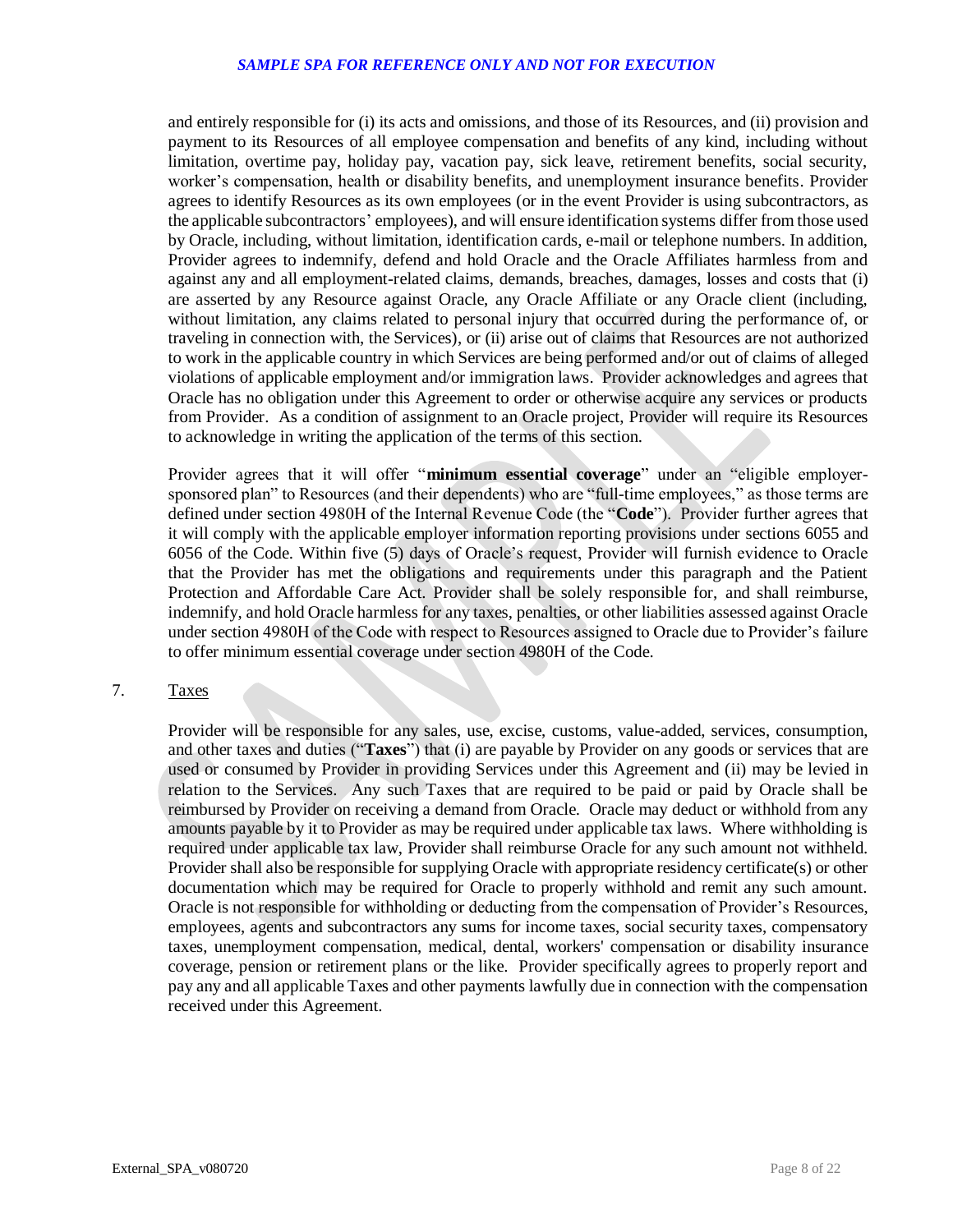# 8. Representations and Warranties

## A. Conflict of Interest

 Provider represents and warrants that there exists no actual or potential conflict of interest concerning the Services to be performed under this Agreement. Provider represents and warrants that its performance under this Agreement will not cause the breach of any agreement with another party or any obligation to keep in confidence the proprietary information of another party. Provider will not bring to Oracle or use in performance of Provider's duties under this Agreement and any Statement of Work any materials or documents of another party considered confidential unless Provider has obtained written authorization from such party.

#### B. Compliance with Laws

 Provider hereby represents and warrants to Oracle that it will fully comply with any and all applicable international, country, federal, provincial, state and local laws, codes, government regulations, rules and executive orders, including, without limitation, any such pertaining to tax, labor, employment, nondiscrimination, equal opportunity, foreign nationals working in *[insert local country]*, immigration, export, security, anti-bribery, privacy and data protection, or applicable self-regulatory agencies (collectively, the "**Applicable Laws**"). In addition, Provider shall (1) comply with all Applicable Laws relating to the hiring of former government and public sector employees or officials and their immediate family members and (2) obtain all required permits and licenses necessary for it to comply with the Applicable Laws and provide the Services. Provider shall (i) immediately notify Oracle in writing if it becomes aware of any noncompliance, and/or allegation of noncompliance, with Applicable Laws including, without limitation, if Provider reasonably believes that Applicable Laws may be violated, and (ii) in consultation with Oracle, immediately correct any such non-compliance at its sole cost and expense. Any personal information of Provider's Resources shared with Oracle may be maintained in or between Oracle's data centers globally and accessed by its global personnel for business purposes; accordingly, Provider agrees to provide all relevant notices and obtain any consents required to share such information with Oracle. Provider further agrees to assist Oracle in complying with those laws that are applicable to the Services or to Oracle's or the Client's receipt or use of the Services. Provider agrees to indemnify, defend and hold Oracle and the Oracle Affiliates harmless from and against any and all penalties, fines, claims, damages, losses and costs that are caused by or arise out of Provider's (or its Resources) violation of, or failure to comply with, any Applicable Laws.

## C. Equal Opportunity

 Oracle is an equal opportunity employer and believes in providing employment to qualified minorities, women, persons with disabilities and protected veterans and expects Provider to recruit such candidates for positions in connection with Services provided to Oracle. Provider represents it is an equal opportunity employer and does not discriminate in employment of persons or awarding of subcontracts because of a person's race, sex, age, religion, national origin, protected veteran or disability status.

## D. Standard of Work

 Provider hereby represents and warrants that the Services hereunder shall be of professional quality and performed consistent with highest accepted industry standards, and such Services and any Developments shall comply with the functions, specifications and delivery schedules described for such Services and Developments and be in full compliance with the terms of this Agreement. Provider further represents and warrants that it shall, at a minimum, perform the Services and its obligations under this Agreement and any Statement of Work in accordance with any performance metrics described in the applicable Statement of Work. Provider shall, without additional compensation, promptly correct or revise any deficiencies, and/or omissions, in the delivery of the Services.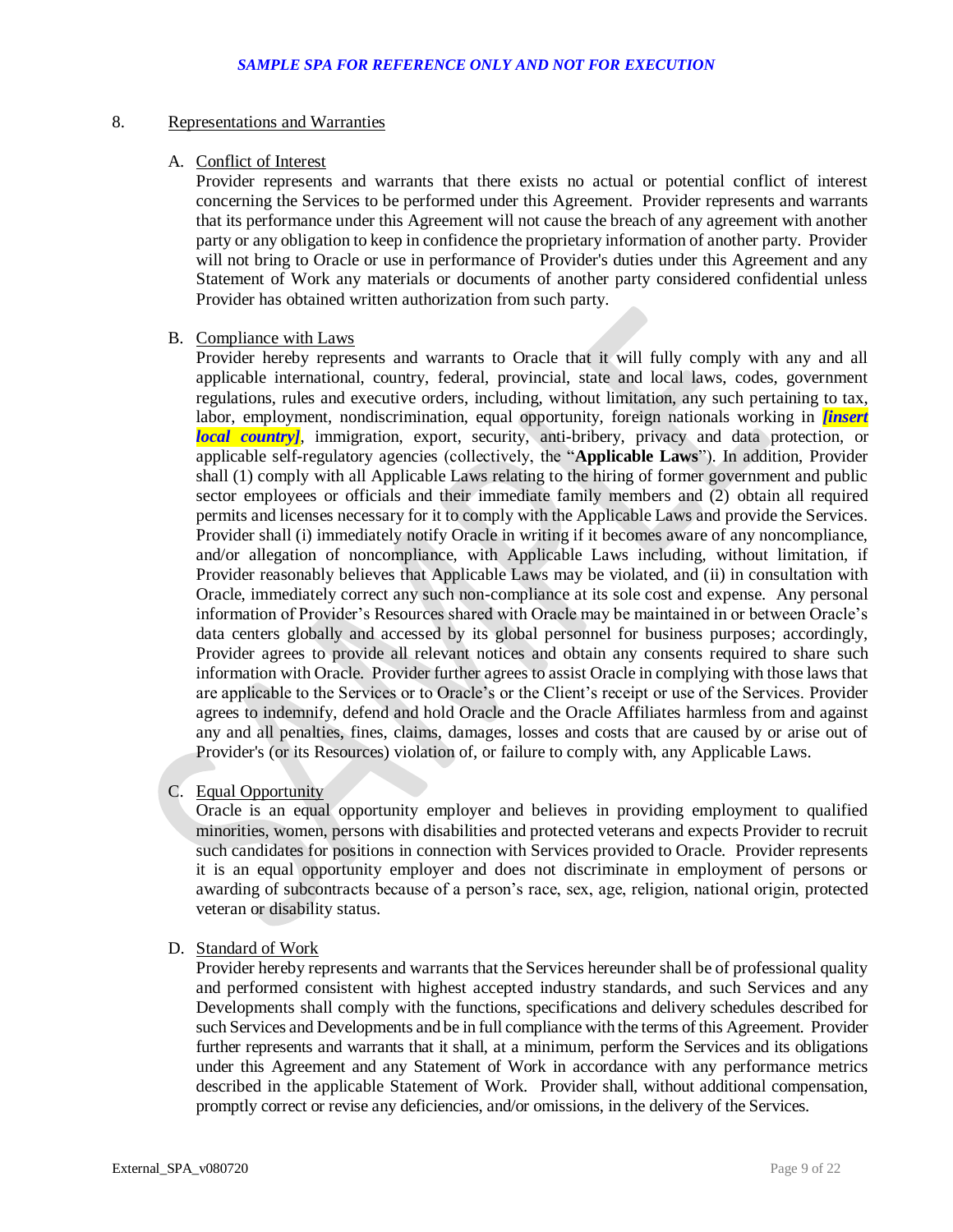# E. Developments, Provider Equipment

 Provider represents and warrants that all Developments: (i) will not violate any patent, copyright, trade secret or other Intellectual Property Rights of any other party and (ii) do not include any open source code. Provider also represents and warrants that it owns or has the authority to use all Provider equipment and software that it uses to provide the Services under this Agreement.

 Provider agrees, at its own expense, to supply all means, equipment and material resources necessary to provide the Services it is engaged to perform under this Agreement, including any equipment, software or other tools utilized by its Resources as may be specified in the applicable Statement of Work (the "**Provider Equipment**"). All Provider Equipment must, at a minimum, comply with the data protection and encryption requirements set forth in the Oracle Supplier Information and Physical Security Standards (as discussed in section 8.G (Compliance with Policies and Procedures) below) and, as applicable, be operable and authorized for use in the country in which the Services are being performed. Notwithstanding the foregoing and as an exception, Provider may use Oracle's or a Client's facilities and Oracle Materials (as defined in section 18 (Oracle Materials) below) to the extent specified in a Statement of Work, or otherwise expressly required by Oracle to perform Services under this Agreement. With respect to any use of Oracle's or Client's facilities or Oracle Materials under the preceding sentence, Provider acknowledges that Oracle's obligations are limited to authorizing access to and use of any such facilities and materials by Provider's Resources, and that all such access and use are subject to the terms of this Agreement and any applicable Statements of Work including, the policies and procedures set forth in section 8.G (Compliance with Policies and Procedures), and section 8.I (Health and Safety), and the obligations and limitations set forth with respect to Oracle Materials in section 18 (Oracle Materials).

F. Right to Work

 Provider hereby represents and warrants to Oracle that each Resource is eligible to work in every country in which such Resource is to perform Services.

## G. Compliance with Policies and Procedures

 Provider shall, and shall cause each of its Resources, to comply with all policies, procedures and directives applicable to the provision of Services and to the access and use of Oracle and/or Client facilities, including, without limitation, those involving security, computer network access, and the protection of data, and the maintenance of a drug free workplace. Provider represents and warrants that its access to and use of any Oracle or Client corporate network or other information system shall be subject to and in accordance with Oracle's Network Access Agreement (and/or any similar Client network access agreement as applicable) in effect at such time, and that only those Resources specifically authorized by Oracle shall access and use such network(s) and system(s).

 Provider agrees at all times to comply at a minimum with, and cause each of its Resources to comply with, the Oracle Supplier Information and Physical Security Standards, which are subject to change at Oracle's discretion. The current version of the Oracle Supplier Information and Physical Security Standards are available at http://www.oracle.com/corporate/supplier/index.html.

 Provider agrees to indemnify, defend and hold Oracle and the Oracle Affiliates harmless from and against any and all claims, demands, damages, liabilities, losses, costs and expenses that are caused by, or arise out of, Provider's and/or the Resources' breach of the terms and conditions of this section.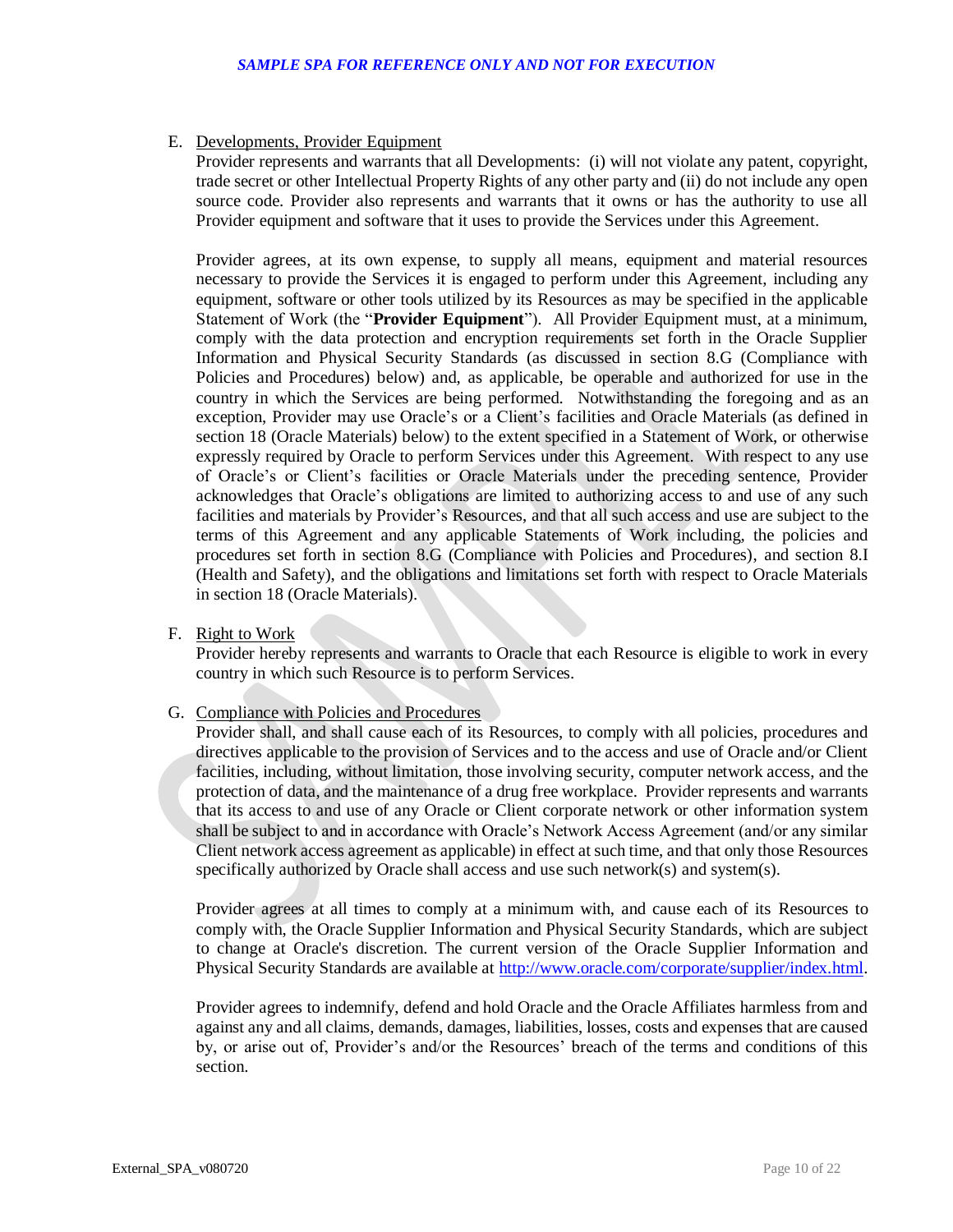# H. Destructive Elements

 Provider will not, and will ensure that the Resources do not, code or introduce Destructive Elements (as defined below) into the Services, the Developments, the Oracle Materials or the Oracle or Client production or non-production (i.e., test and development) information systems environments, including without limitation, the hardware and software components of Oracle's and/or Client's corporate network (such information systems environments and networks being collectively referred to as the "**Networks**"). Provider will use virus detecting/scanning programs consistent with industry standards (i) to test and screen all Developments for computer viruses prior to such Developments provision to Oracle and/or any Client, and (ii) to test and screen Provider's systems for computer viruses prior to accessing the Networks. Upon detecting a virus, Provider shall immediately notify Oracle and, if instructed by Oracle, the affected Client, and the parties shall cooperate to eliminate or quarantine the virus while making every reasonable effort to continue to perform the Services. "**Destructive Elements**" means, collectively, all computer code, and any other associated software, firmware, hardware, computer system or network, that disrupt, disable, alter, damage, interfere with, harm, or otherwise impede in any manner, the Services, the Developments, the Oracle Materials or the Networks. Destructive Elements include, without limitation, viruses and codes that are commonly referred to as "time bombs", "time locks", "drop dead" or "trap door" devices, "disabling devices", "worms" or "Trojan horse routines".

# I. Health and Safety

 Provider agrees to comply with, and cause its Resources to comply with, all Applicable Laws, policies and procedures governing health and safety and risk prevention matters at the workplace with respect to Services performed under this Agreement including, without limitation, the Oracle Contractor Safety Program, which is subject to change at Oracle's discretion. The current version  $\alpha$ f of the Oracle Contractor Safety Program is available at [http://www.oracle.com/us/corporate/supplier/ehs-contractor-safety-program-2183644.pdf.](http://www.oracle.com/us/corporate/supplier/ehs-contractor-safety-program-2183644.pdf)

 Provider warrants that, prior to commencing the provision of any Services, it has provided and regularly provides Resources with all health and safety and risk prevention training required by Applicable Laws, as well as with information about health and safety risks associated with (i) the performance of the Services and the Resources' specific jobs and work activities, and (ii) Provider's general activity. Provider further warrants that prior to commencing the provision of any Service, it has reviewed, and caused its Resources to review all applicable Oracle and Client workplace health and safety, risk prevention and emergency policies and procedures including, the Oracle Contractor Safety Program.

 Notwithstanding the above, Provider, as employer of the Resources assigned to perform the Services under this Agreement, shall be required to fulfill all employment health and safety obligations established under Applicable Laws. Upon Oracle's request, Provider shall provide reasonable documentation and information about the risks existing in its work centers from which Services are performed, and the protection, prevention and emergency measures in place therein.

# 9. Infringement Indemnification

 A. If a third party makes a claim against the Provider that any information, design, specification, instruction, software, services, data, or material ("**Material**") furnished by Oracle, and used by Provider infringes its intellectual property rights, Oracle, at its sole cost and expense, will defend Provider against the claim and indemnify Provider from the damages, liabilities, costs and expenses awarded by the court to the third party claiming infringement or the settlement agreed to by Oracle. If a third party makes a claim (including a claim brought by the Client that results from a third-party claim, suit or proceeding) against Oracle, an Oracle Affiliate and/or the Client that any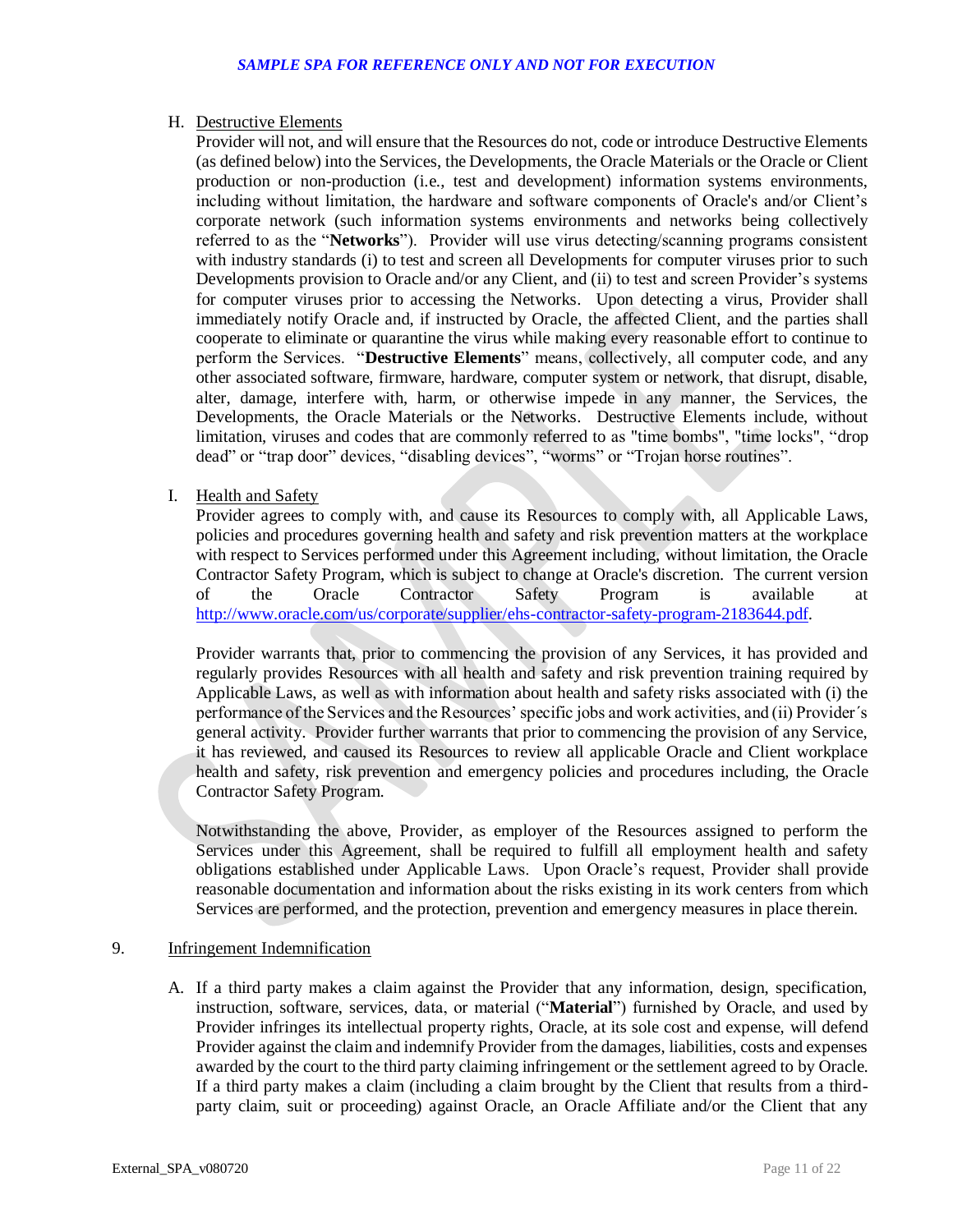Material furnished by Provider, and used by Oracle, the Oracle Affiliate and/or the Client infringes its intellectual property rights, Provider, at its sole cost and expense, will defend Oracle, the Oracle Affiliate and the Client against the claim and indemnify such entity(ies) from the damages, liabilities, costs and expenses awarded by the court to the third party claiming infringement or the settlement agreed to by the Provider. An entity providing Material under the preceding two sentences is referred to herein as the "**Indemnifying Party**" and the entity(ies) receiving Material are referred to herein as the "**Indemnitee**".

- B. The defense and indemnification obligations of an Indemnifying Party set forth above are subject to: (i) if Provider is the Indemnifying Party, (a) Oracle notifying the Provider in writing within thirty (30) days after Oracle receives notice of the claim (or sooner if required by applicable law); (b) Provider having sole control of the defense and all related settlement negotiations; and (c) Oracle providing Provider with the assistance, information, and authority reasonably necessary for Provider to defend against or settle the claim; reasonable out-of-pocket expenses incurred by Oracle in providing such assistance will be reimbursed by Provider, or (ii) if Oracle is the Indemnifying Party, (a) Provider notifying Oracle in writing within thirty (30) days after Provider receives notice of the claim (or sooner if required by applicable law); (b) Oracle having sole control of the defense and all related settlement negotiations; and (c) Provider providing Oracle with the assistance, information, and authority reasonably necessary for Oracle to defend against or settle the claim; reasonable out-of-pocket expenses incurred by Provider in providing such assistance will be reimbursed by Oracle.
- C. The Indemnifying Party shall not settle any claim in respect of which indemnity may be sought hereunder without the Indemnitee's written consent if such settlement: (i) affects any rights of the Indemnitee with respect to any Developments; (ii) imposes any liability upon the Indemnitee not subject to indemnification under this section 9; or (iii) contains or implies any wrongful action or inaction or any admission of wrongdoing (other than with respect to acknowledging the Indemnitee's use of the relevant Material), by or with respect to the Indemnitee.
- D. The Indemnifying Party shall have no liability for any claim of infringement resulting from: (i) the Indemnitee's use of a superseded or altered release of some or all of the Material if infringement would have been avoided by the use of a current unaltered release of the Material which the Indemnifying Party provides to the Indemnitee; or (ii) any information, design, specification, instruction, software, data, or material not furnished by the Indemnifying Party.
- E. In the event that some or all of the Material is held or is believed by the Indemnifying Party to infringe, the Indemnifying Party shall have the option, at its expense: (i) to modify the Material to be non- infringing (while substantially preserving its utility or functionality); or (ii) to obtain for the Indemnitee a license to continue using the Material. If it is not commercially reasonable to perform either of the above options, then the Indemnifying Party may require from the Indemnitee return of the infringing Material and all rights thereto. Upon return of the infringing Material to the Indemnifying Party, the Indemnitee may terminate the Statement of Work with ten (10) days' written notice and: (i) if Provider is the Indemnifying Party, Oracle shall be entitled to a refund of the fees paid for the infringing Material and for any Developments rendered unusable for their intended purpose as a result of the return to Provider of the infringing Material; or (ii) if Oracle is the Indemnifying Party, Provider shall be entitled to payment of all fees not subject to dispute that have accrued prior to the effective date of termination or are otherwise owed by Oracle under the Statement of Work.
- F. **This section 9 states Oracle's and Provider's exclusive remedy for any intellectual property infringement claims or damages.**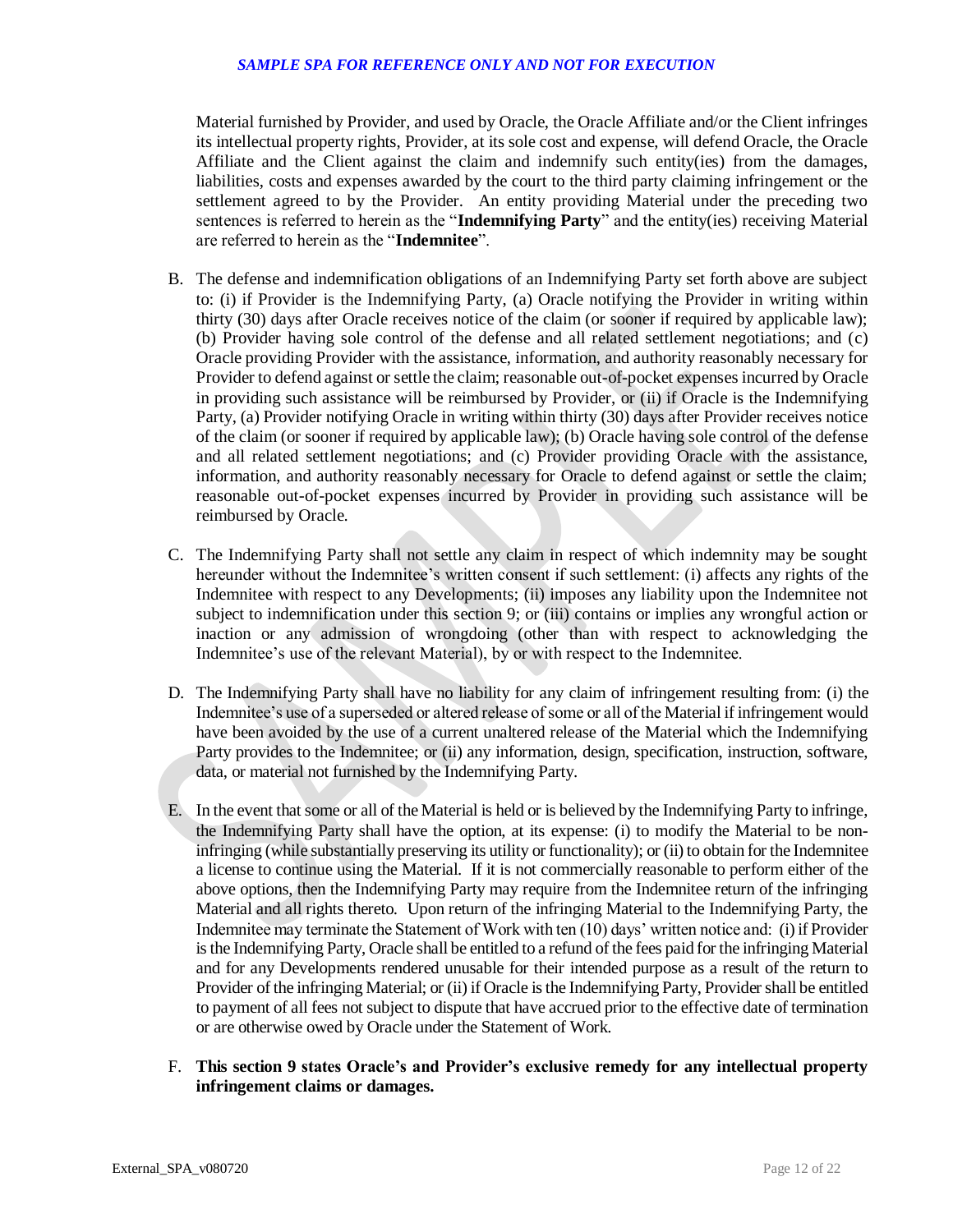## 10. General Indemnification

 Provider agrees to indemnify, defend and hold Oracle and the Oracle Affiliates, harmless from and against any and all claims, demands, breaches, damages, liabilities, losses, costs and expenses that are caused by, or arise out of Services performed by, and any Developments provided by, Provider or any Resource under this Agreement and any Statement of Work.

# 11. **Limitation of Liability**

 **IN NO EVENT SHALL EITHER PARTY BE LIABLE FOR ANY INDIRECT, INCIDENTAL, SPECIAL, PUNITIVE, OR CONSEQUENTIAL DAMAGES, OR ANY LOSS OF PROFITS, OR REVENUE.** Oracle and Provider agree that the preceding sentence shall not apply to limit: (i) a party's indemnification obligations under this Agreement and/or any Statements of Work, (ii) a party's liability for claims, demands, losses, damages, costs or expenses relating to, or arising from, bodily injury or death of any person, (iii) Provider's liability for violation of Oracle's or a Client's Intellectual Property Rights, (iv) Provider's liability for claims, demands, losses, damages, costs or expenses relating to, or arising from, its negligence or willful, or reckless misconduct, (v) Provider's liability for claims, demands, losses, damages, costs or expenses relating to property of Oracle or its Clients (including, without limitation, Client's computer systems), (vi) Provider's liability for breach of section 5 (Confidential Information) of this Agreement and (vii) Provider's liability for breach of any employment related terms and obligations under this Agreement or any Statement of Work with respect to its Resources.

# 12. Reports

Provider shall submit written reports regarding the Services as requested by Oracle.

## 13. Verification

 Oracle shall have the right to examine the Developments at any time. In addition, Provider shall retain records and supporting documentation, (i) with respect to Services and Developments provided hereunder, for a period of four (4) years from the completion of the applicable Statement of Work, and (ii) with respect to fees and expenses (including, without limitation, all receipts and invoices) paid or payable by Oracle under this Agreement, for a period of seven (7) years from the completion of the applicable Statement of Work. Upon notice from Oracle, Provider shall provide Oracle, our Client(s) and/or the agent(s) of Oracle and our Client(s) with access to such records and documentation, personnel, facilities and any other information that is reasonably necessary for Oracle and/or such Client(s) to determine Provider's compliance with the terms of this Agreement and any Statement of Work, and that the fees and expenses charged by Provider in connection with a Statement of Work are accurate and are in accordance with such Statement of Work and this Agreement.

## 14. Notice

 Unless otherwise specified in a Statement of Work, all notices to Oracle required under this Agreement or a Statement of Work shall be in writing and must be delivered in person, or by means evidenced by a delivery receipt, and will be sent to: *[insert local Oracle subsidiary name and appropriate mailing address – ok to include Attn: General Counsel or something similar]*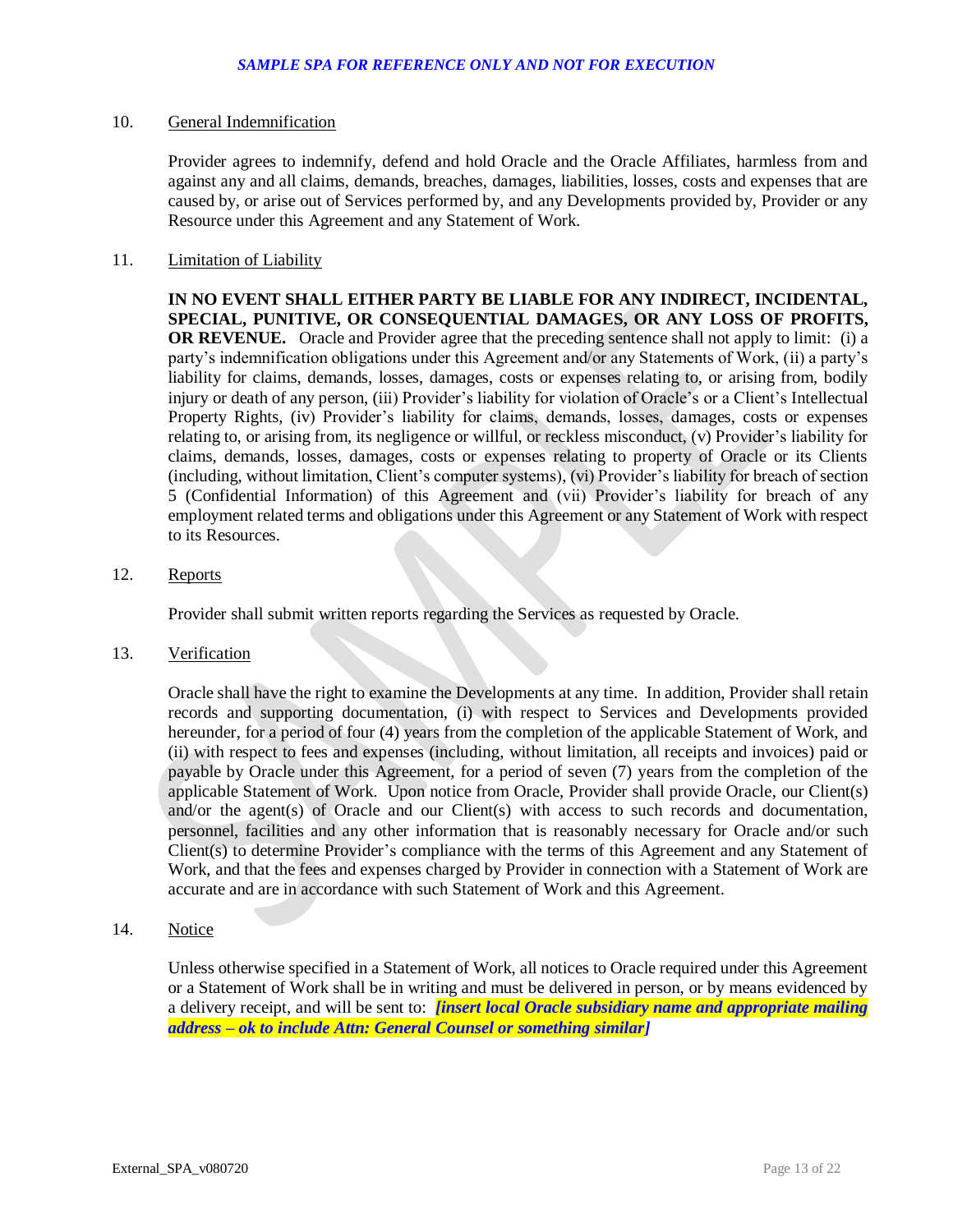## 15. Ethical Business Practices

 Provider acknowledges and agrees that its owners, directors, officers, Resources, employees or agents have not, and will not, make or promise to make corrupt payments of money or anything of value, directly or indirectly, to any government or public international organization officials, political parties, or candidates for political office, or employee of a commercial customer or supplier, for the purpose of obtaining or retaining business or securing any improper advantage. Provider agrees to accurately document all transactions related to this Agreement in its financial books, records, statements, and in reports or other documents provided to Oracle. Provider agrees to comply with, and to cause each of its Resources to comply with, the terms of the Oracle Supplier Code of Ethics and Business Conduct, which is available at [https://www.oracle.com/corporate/suppliers.html.](https://www.oracle.com/corporate/suppliers.html) Provider agrees that the handling and disbursement of funds related to an Oracle transaction must be pursuant to a duly authorized Oracle written contract with clearly defined procedures. No undisclosed or unrecorded fund or asset related to any Oracle transaction may be established or maintained for any purpose. Provider agrees that any violation of this section constitutes just cause for the immediate termination by Oracle of this Agreement without any liability incurred by Oracle to Provider. Provider will also indemnify and hold Oracle and the Oracle Affiliates harmless from any claims, losses and liabilities resulting from any breach of any of Provider's obligations under this section. Oracle may audit the records of Provider for the purpose of determining compliance with this section. The obligations under this section survive the termination or expiration of this Agreement.

16. Insurance

 Without limiting Provider's liability to Oracle or third parties in any way, Provider must, at its sole cost and expense, continuously maintain insurance with at least the following minimum coverage in U.S. Dollars:

- A. \$2,000,000 of general liability insurance (covering bodily injury, property damage and contractual liability);
- B. \$5,000,000 of professional liability insurance;
- C. \$1,000,000 of automobile liability insurance;
- D. \$1,000,000 of employer's liability insurance, including bodily injury coverage;
- E. \$5,000,000 of umbrella/excess liability insurance; and
- F. The applicable statutory minimum of workers' compensation insurance (including, a waiver of subrogation for the benefit of Oracle).

 Provider's insurance policies shall be primary to any policy maintained by Oracle. Provider's general liability, automobile liability and employer's liability coverage policies shall be endorsed to name Oracle as an additional insured. Provider shall provide certificates of insurance evidencing this coverage as requested by Oracle. Should Provider fail to maintain continuous insurance coverage as set forth in this section, Oracle may charge Provider for the cost of obtaining similar protection as well as any claim that would have been paid had the above-described insurance coverage been maintained. The foregoing requirements regarding the minimum types and limits of insurance coverage Provider shall maintain, and Oracle's approval or waiver of any of said insurance is not intended to and shall not in any manner limit Provider's liabilities or obligations pursuant to this Agreement, including but not limited to, any provisions concerning indemnification.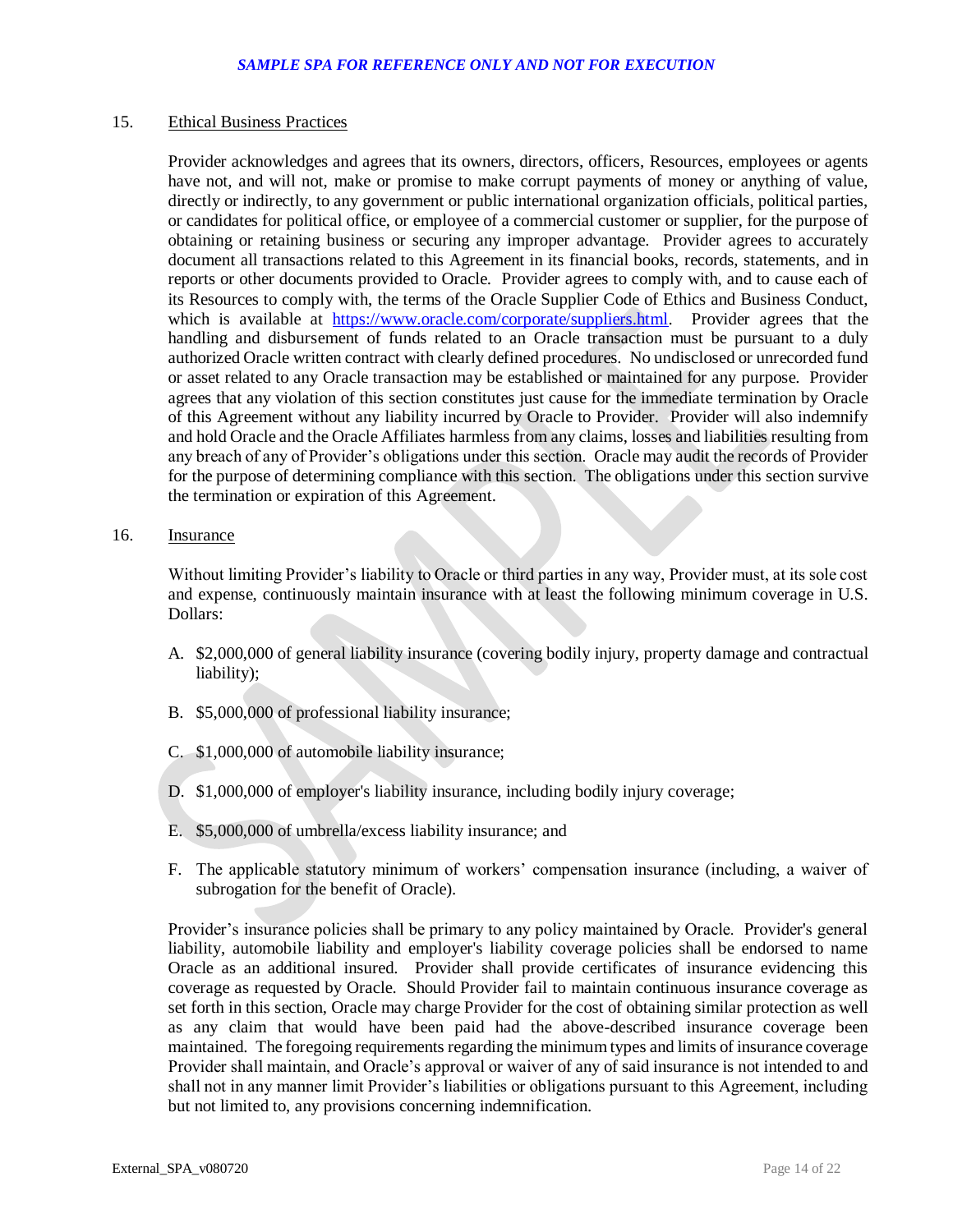# 17. Assignment, Subcontractors and Location of Services

 Provider may not assign or otherwise transfer (including, without limitation, by operation of law, merger, or change in control) any of its rights or delegate any of its obligations under this Agreement without Oracle's prior written consent. Provider shall not use any third party (including, without limitation, any independent contractor or an affiliate of the Provider) in connection with its performance under this Agreement or any Statement of Work without Oracle's prior written consent. If Oracle consents in writing to subcontracting of specific obligations, then Provider acknowledges and agrees that (i) Provider is not allowed or authorized to make any representations relating to Oracle without the expressed prior written consent of Oracle; (ii) such subcontractor shall be subject to the terms and conditions of this Agreement and the applicable Statement(s) of Work;(iii) Provider shall cause such subcontractor to execute and provide to Oracle any other appropriate documentation as may be requested by Oracle prior to use of such subcontractor by Provider in the provision of any Services; and (iv) Oracle reserves the right to terminate Provider's use of any subcontractors for any reason whatsoever, immediately upon notice to Provider, and Provider shall replace such subcontractors with a qualified resource(s) for completing the Services. Provider will remain responsible and fully liable for the performance of all its obligations under this Agreement and the applicable Statement(s) of Work by its subcontractors and shall assume any and all liability caused by, or in any way contributed to, any acts or omissions of its subcontractors. In no event shall Oracle have any liability to Provider's subcontractors. It will be Provider's responsibility to manage its subcontractor relationships. Notwithstanding anything to the contrary in this Agreement, neither Provider nor Resources shall perform Services outside the *[insert local country]*, except as expressly set forth in a Statement of Work.

#### 18. Oracle Materials

 Except to the extent specified in a Statement of Work or as otherwise expressly required by Oracle in order to perform the Services, under this Agreement Oracle does not grant Provider any right to use or access Oracle Materials (as defined below); and Provider acknowledges and agrees that it and the Resources may not access or use such Oracle Materials. Provider further acknowledges that Oracle, the applicable Client or their licensors retain all ownership and Intellectual Property Rights to the Oracle Materials. Neither Provider nor its Resources will remove any proprietary rights, notices or other Oracle or Client, as applicable, logos or identifiers attached to the Oracle Materials. Provider further agrees that it will take no action to vest or assert title or other ownership or intellectual property interest in the Oracle Materials in Provider.

 To the extent Provider and/or its Resources are provided access to and/or use of Oracle Materials as part of the Services under this Agreement, Provider acknowledges and agrees that (a) Provider's and its Resources may access and use such Oracle Materials solely to the extent permitted under, and necessary to perform the Services as described in, the applicable Statement(s) of Work and this Agreement, (b) Provider's and its Resources access and use of such Oracle Materials shall be subject to the terms of this Agreement, all applicable Statements of Work and any other terms and documentation (including, Client or other third party license agreements) that Oracle may provide with the Oracle Materials, (c) such Oracle Materials are provided on an "as is" basis, without any warranty of any kind, express or implied, including but not limited to implied warranties of non-infringement, merchantability or fitness for a particular purpose, and (d) Provider will not, and will not authorize any third party to: (i) modify, copy, or otherwise reproduce the Oracle Materials in whole or in part; (ii) reverse engineer, decompile, disassemble, or otherwise attempt to derive any code or structure applicable to, such Oracle Materials; or (iii) distribute, sublicense, assign, share, timeshare, sell, rent, lease, grant a security interest in, or otherwise transfer the Oracle Materials or Provider's right to use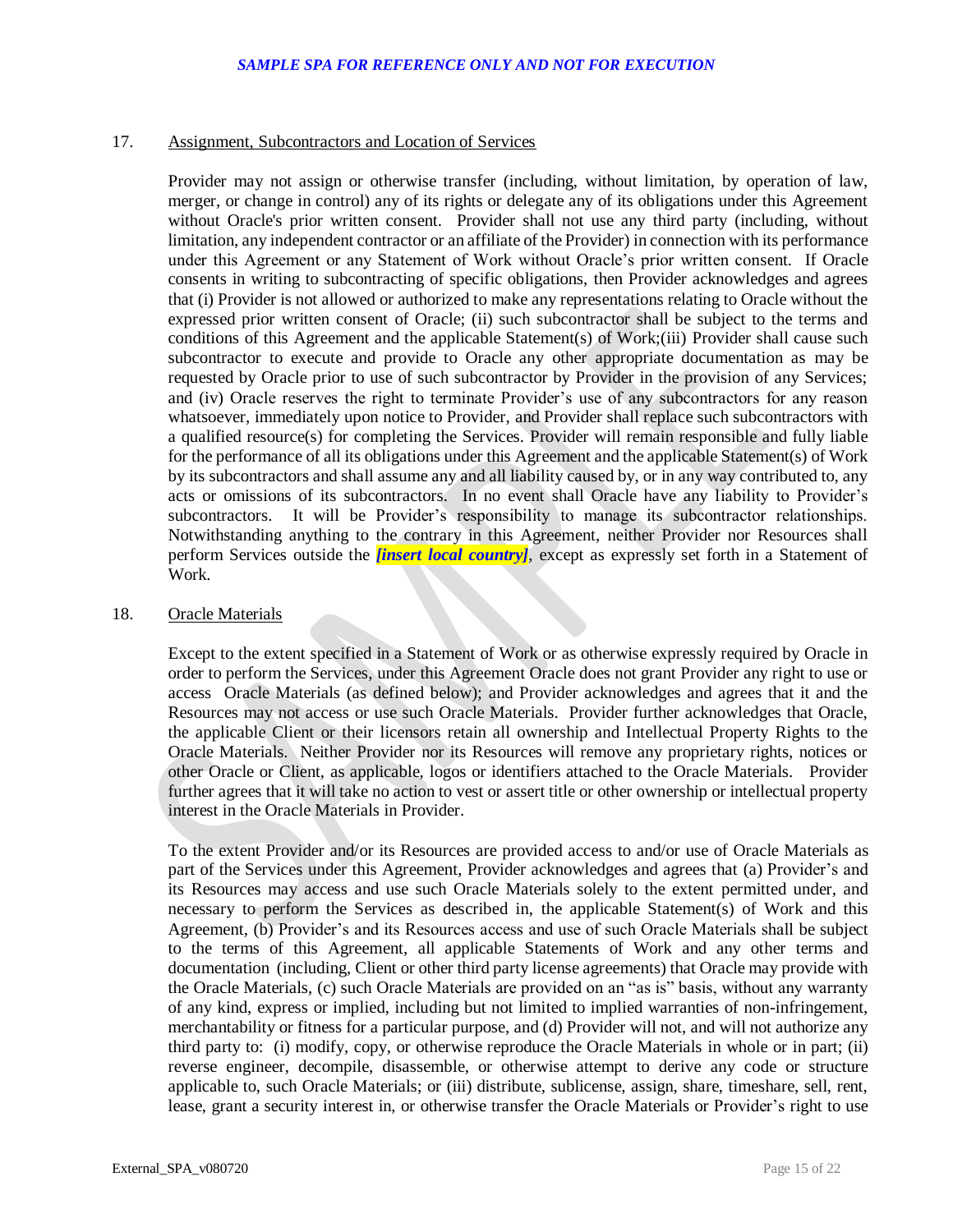the Oracle Materials. In addition, unless otherwise specified in the applicable Statement of Work, Provider shall, at its cost, immediately return to Oracle (or, as applicable, the Client) the Oracle Materials, and all rights to use and access such materials shall immediately end, upon the earlier of, (1) termination of this Agreement, (2) termination of the applicable Statement of Work under which access and/or use of the subject Oracle Materials was authorized, (3) Oracle's (or, as applicable, the Client's) request, or (4) such earlier date as set forth in the applicable Statement of Work. With respect to Oracle Materials that are hardware equipment or tools (e.g., laptops, spare parts, etc.), all such Oracle Materials that Provider returns to Oracle must include the same components as received by Provider, and must be in good operating order and condition. Provider will reimburse Oracle for any loss or damage to the Oracle Materials sustained during the time such Oracle Materials are in their possession or control, except for reasonable wear and tear.

 "**Oracle Materials**" shall be defined as software, hardware equipment (including, components and spare parts thereto), documentation, code, tools, training materials, utilities, and methodologies developed by or for Oracle or the applicable Client, or otherwise owned or licensed by Oracle or the applicable Client, including all processes, data, information, techniques, concepts, procedures and tables embodied or contained in such materials, and all improvements, fixes, releases, spare parts, diagnostics, updates and Intellectual Property Rights related thereto.

## 19. Governing Law, Jurisdiction

 This Agreement and any action arising hereunder shall be construed in accordance with and be governed by the laws of the State of California in the United States, without regard to the conflict of laws provisions thereof or the United Nations Convention on the International Sale of Goods. Any legal action or proceeding relating to this Agreement or any Statement of Work shall be instituted in any state or federal court in San Francisco or Santa Clara counties, California. Provider and Oracle agree to submit to the jurisdiction of, and agree that venue is proper in, the aforesaid courts in any such legal action or proceeding.

## 20. Export Control of Information

 Provider warrants that it will fully comply with all United States and any other relevant local export laws and regulations (including "deemed export" and "deemed re-export" regulations) to assure that no Developments, Oracle Materials, data, information and/or materials in connection with the Services (or direct product thereof) will be exported, directly or indirectly, in violation of these laws, or will be used for any purpose prohibited by these laws including, without limitation, nuclear, chemical, or biological weapons proliferation, or development of missile technology.

# 21. Publicity

 Provider shall not use or furnish the name or trademark of Oracle or any Client as a reference or in any advertising, announcement, press release, publicity or other promotional materials without the prior written consent of Oracle's President or a Vice President of Marketing. The terms of this Agreement, any Statement of Work, and any Services provided to Oracle or any Client, are Confidential Information and shall be held in confidence in accordance with section 5.

# 22. Severability and Waiver

 If any provision or provisions of this Agreement shall be held to be invalid, illegal or unenforceable, the validity, legality and enforceability of the remaining provisions shall not in any way be affected or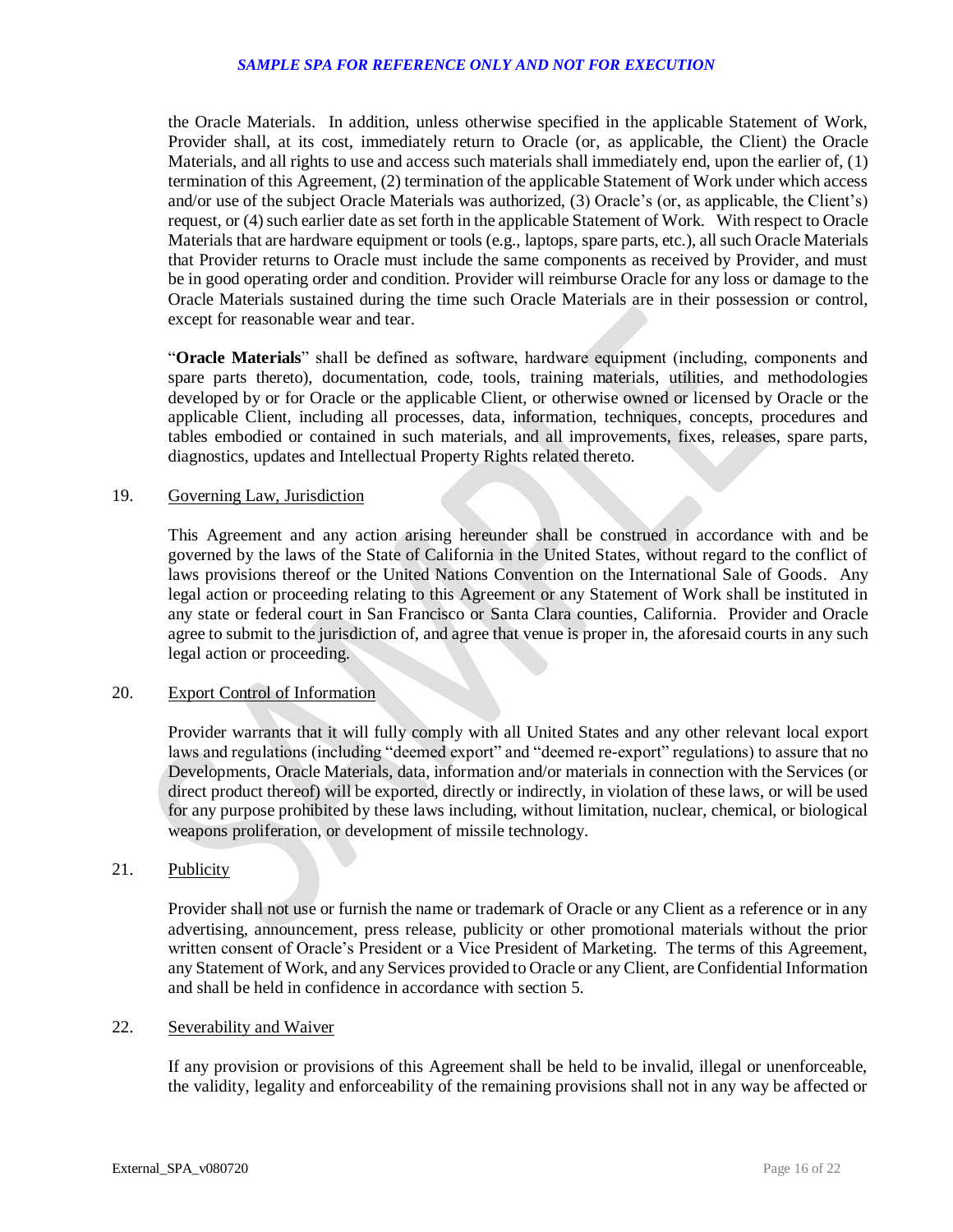impaired thereby. The waiver by either party of any default or breach of the Agreement shall not constitute a waiver of any other or subsequent default or breach.

# 23. Entire Agreement

terms in any Provider invoice or other non-Oracle document and no terms included in any such invoice or other non-Oracle document shall apply to the Services ordered hereunder. Neither this Agreement nor a Statement of Work may be modified or amended except in a writing signed by a duly authorized representative of each party; no other act, document, usage, or custom shall be deemed to amend or modify this Agreement or a Statement of Work. The parties agree that the terms and conditions of this Agreement and each Statement of Work are the result of negotiations between the parties, and that this Agreement and each Statement of Work shall not be construed in favor of or against any party by reason of the extent to which any party or its professional advisors participated in the preparation of this Agreement and each Statement of Work. In the event of a conflict between the terms of this Agreement and the terms of a Statement of Work, the terms of the Statement of Work shall prevail. In the event of a conflict between the terms of this Agreement and the terms of any exhibit hereto, the terms of the exhibit shall prevail. This Agreement, including any Statement(s) of Work, contains the entire agreement between the parties and no alteration or variation of the terms of this Agreement shall be valid unless made in writing and signed by the parties hereto. This Agreement supersedes all previous and contemporaneous agreements, proposals, or representations, written or oral, concerning the subject matter of this Agreement. It is expressly agreed that the terms of this Agreement and the Statement of Work(s) shall supersede the

The Effective Date of this Agreement is . (DATE TO BE COMPLETED BY ORACLE)

## **INSERT LEGAL NAME OF PROVIDER:**

|  | II OCAL COUNTRY ORACLE SHRSIDIARVI:              |  |  |  |  |  |  |  |  |  |  |  |  |  |  |  |  |
|--|--------------------------------------------------|--|--|--|--|--|--|--|--|--|--|--|--|--|--|--|--|
|  | <u> 1900 vale voort 1914 van de de Johanne B</u> |  |  |  |  |  |  |  |  |  |  |  |  |  |  |  |  |

| Signature:<br>$\overline{11}$<br>$n \Delta r$ | Signature:      |
|-----------------------------------------------|-----------------|
| <b>TANK AND REAL PROPERTY</b><br>Name:        | Name:           |
| Title:                                        | Title:          |
| Signature Date:                               | Signature Date: |
|                                               |                 |

| Signature:        | $\overline{11}$<br>n ar 1               | Signature: |
|-------------------|-----------------------------------------|------------|
| Name:             | $\sim$ $\sim$ $\sim$                    | Name:      |
| <del>Title:</del> | <b>In the State</b><br>$\sum_{i=1}^{n}$ | Title:     |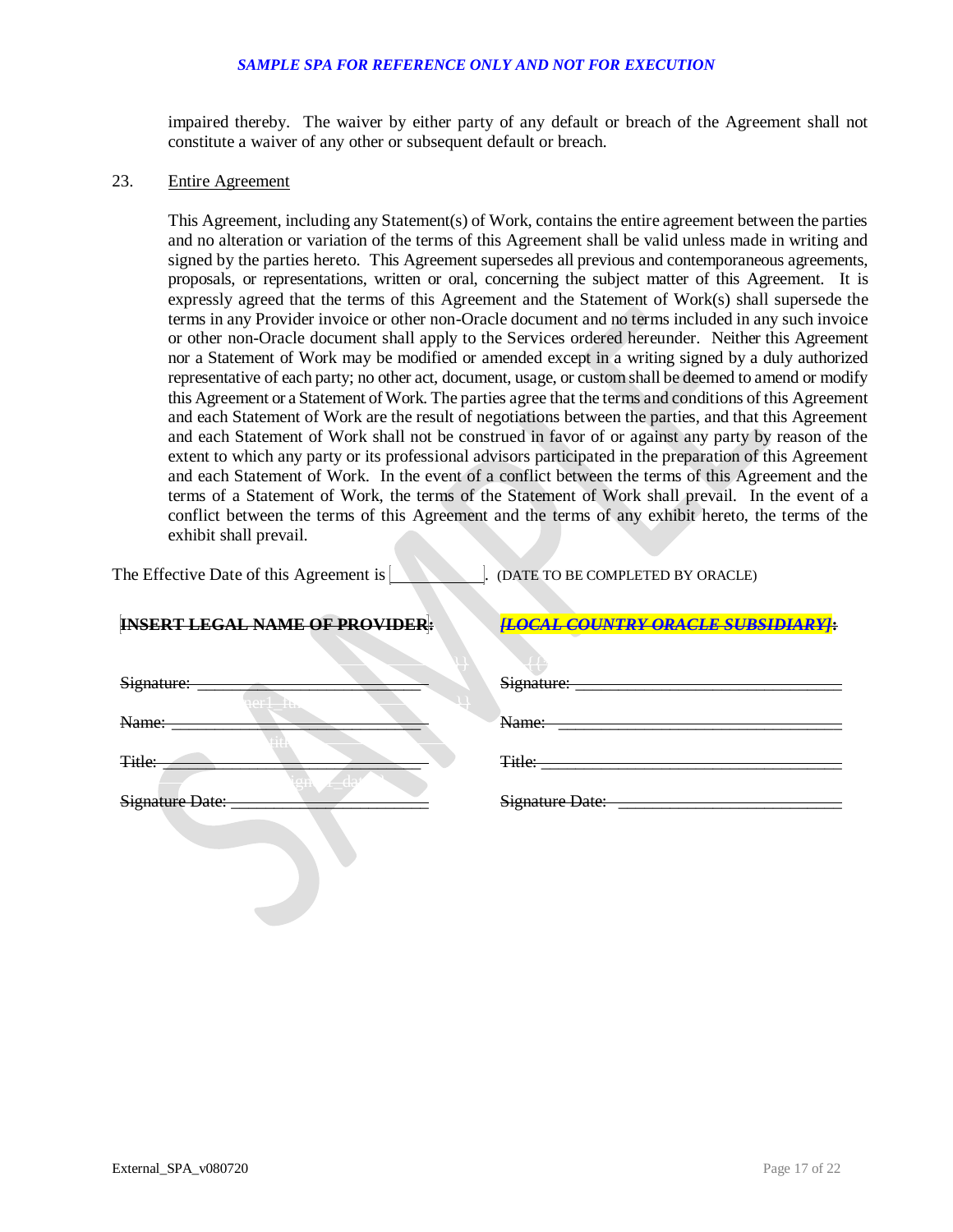## **EXHIBIT A – BACKGROUND CHECK CRITERIA**

 Provider shall, at its sole expense, perform background checks on each Resource prior to assignment by Provider in connection with a Statement of Work.

 Provider agrees to comply with all applicable local, state and federal laws (including the federal Fair Credit Reporting Act) in (i) obtaining authorizations from, and providing notices and other required documentation to, its Resources; (ii) conducting the background checks; and (iii) in evaluating whether the Resource will be allowed to perform services for Oracle based upon background check results. Provider agrees to defend, indemnify, and hold harmless Oracle, its officers, directors, employees, Oracle Affiliates, Clients and vendors from any and against any and all claims, demands, breaches, damages, losses and costs that are caused by, or arise out of, Provider's conduct of a background check.

Under no circumstance shall Provider disclose to Oracle, to Client, or to any officer, director, agent, representative or employee of Oracle or of Client, any personal information of any Resource or the details of the result of any background check conducted. However, Provider must disclose to an employee of Oracle who has a "need to know" for the purpose of coordinating staffing in connection with a Statement of Work if an individual proposed by Provider to perform Services under such Statement of Work did not successfully pass a background check.

 Provider shall not assign any Resource who has not authorized or undergone a background check and who has not successfully passed any such background check in accordance with the disqualification guidelines below.

For Resources based in non-*{insert local country}* locations, a Provider shall perform background checks substantively equivalent to the below checks, to the extent allowable under Applicable Laws and regulations.

For Resources based in *{insert local country}*, Provider shall perform background checks as detailed below:

# **Social Security**

With respect to US based Resources, conduct a social security number trace ("SST").

**Disqualifiers**: Unable to conduct the SST for the Resource.

## **Criminal Background Check**

 With respect to US based Resources, conduct a check of public records, to the extent available at the county and federal level, where the Resource has established credit, worked or attended school in the seven (7) years preceding the date of the check. With respect to US based Resources, the foregoing check should include all locations where the employee has established credit in the United States as determined by the SST, as well as at the national level. The check under this section is for felony and misdemeanor convictions within the seven (7) years preceding the date of the check.

 **Disqualifiers**: Subject to Applicable Laws, criminal convictions that involve violence (e.g. murder, human trafficking), theft, fraud (e.g. embezzlement, money laundering, forgery), computer crime, or the unlawful possession, sale or use of illegal or controlled substances, or other criminal convictions that would indicate the individual is not fit for the position applied for or assigned to.

 **Exemptions from Disqualification**. The following should be excluded from Provider's evaluation of an individual's qualification to serve as a Resource under this Agreement and any Statement of Work: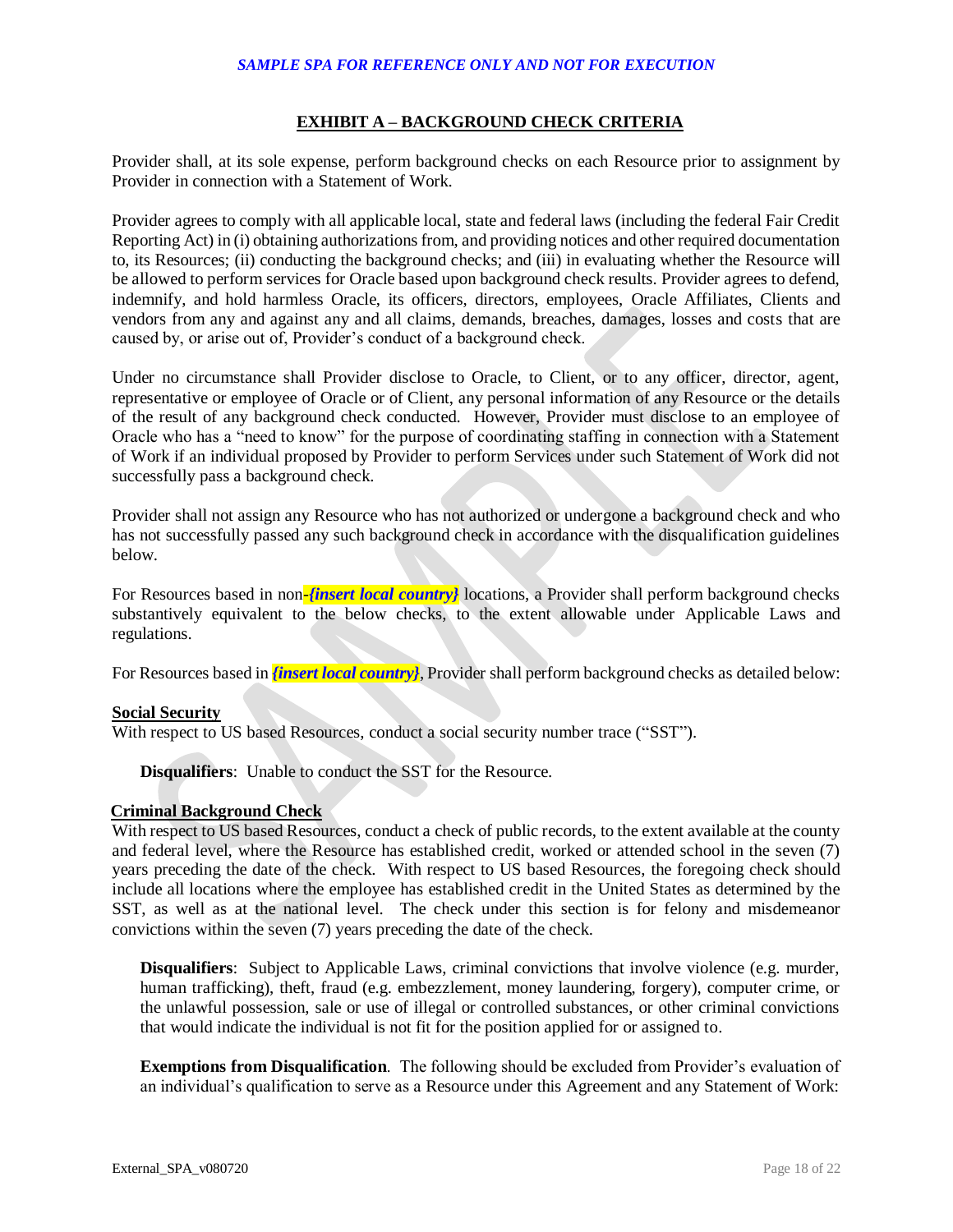- **Arrests that have not resulted in conviction (pending criminal cases should be reviewed after final** disposition).
- A criminal conviction where a diversion program was successfully completed and the case was discharged or judicially dismissed.
- A criminal conviction for which court records have been sealed or expunged.
- A criminal conviction where the date of disposition, parole or release from prison was more than 7 years ago.
- A conviction for certain marijuana-related offenses (such as possession of less than 28.5 grams or one ounce of marijuana, or possession of marijuana-related paraphernalia).

# **Employment Verification**

 With respect to US based Resources, to the extent records are available, conduct a verification of the Resource's previous three (3) employer(s) within the five (5) years preceding the date of the check.

 **Disqualifiers:** Unable to reasonably verify, to the extent records are available, the Resource's previous three (3) employer(s) within the seven (5) years preceding the date of the check. False or misleading information (including by omission) submitted on an employment application or resume.

## **Education Verification**

 With respect to US based Resources, to the extent records are available, conduct a verification of the Resource's highest degree or certifications indicated on the Resource's employment application or resume.

 **Disqualifier:** Unable to reasonably verify, to the extent records are available, the Resource's educational degrees or certifications indicated on an employment application or resume.

## **Prohibited Parties Check**

 With respect to US based Resources, conduct a check of the most recently published, at the time of the check, Office of Foreign Assets Control Specially Designated Nationals and Blocked Persons List maintained by the United States Department of the Treasury ("SDN List").

**Disqualifier:** Resource's confirmed listing on the SDN List.

## **National Sex Offender Registry**

 With respect to US based Resources, conduct a check of the most recently available, at the time of the check, National Sex Offender Public Website maintained by the United States Department of Justice ("National Sex Offender Website").

**Disqualifier:** Resource listed on the National Sex Offender Website

## **Employment Verification**

 With respect to EMEA based Resources, to the extent records are available, conduct a verification of the Resource's previous five (5) years of overall employment history including any periods of unemployment and self-employment.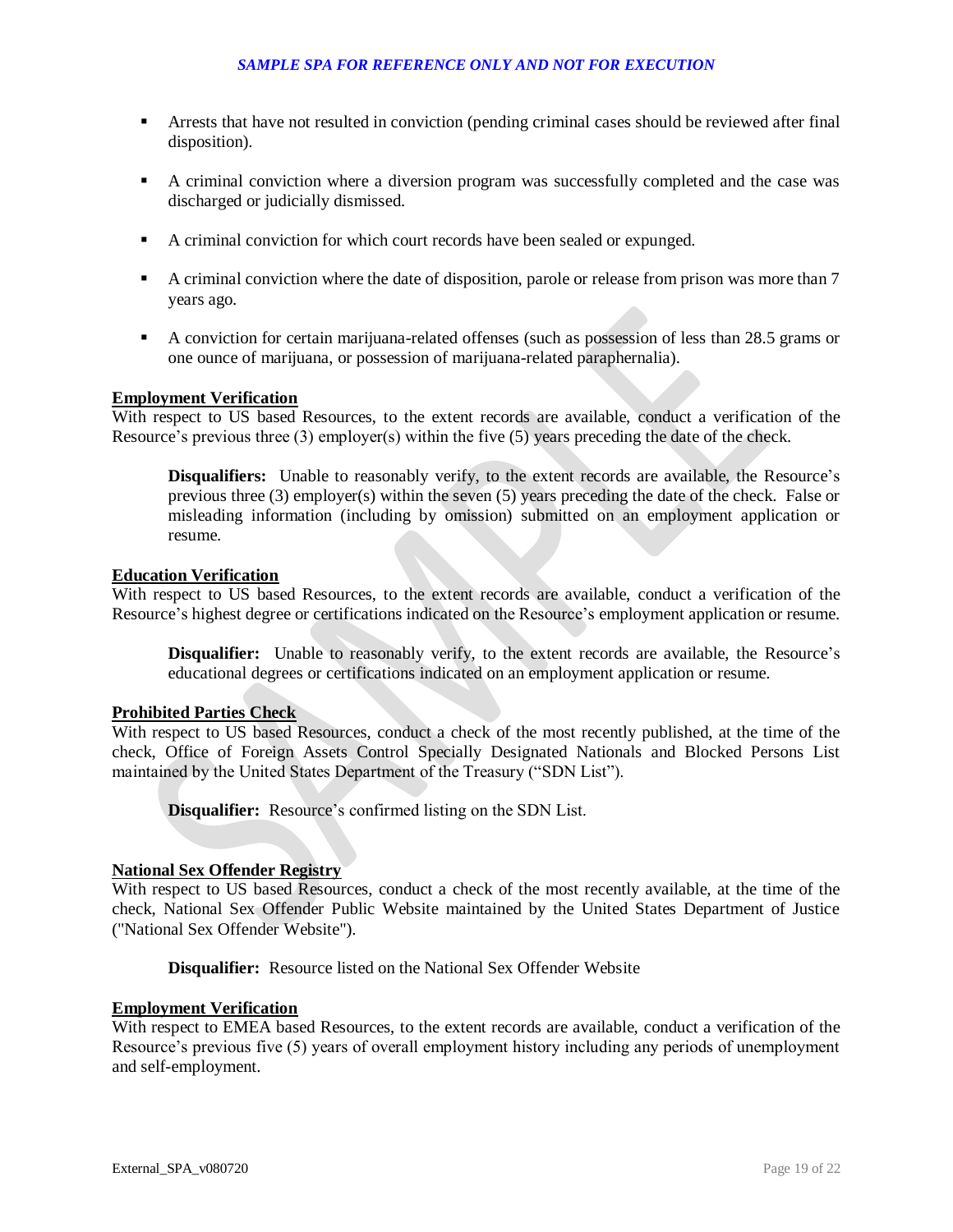**Disqualifiers:** Unable to reasonably verify, to the extent records are available, the Resource's previous five (5) years of overall employment history. False or misleading information (including by omission) submitted on an employment application or resume.

#### **Education Verification**

 With respect to EMEA based Resources, to the extent records are available, conduct a verification of the Resource's highest educational degree or certification indicated on the Resource's application or resume.

 **Disqualifier:** Unable to reasonably verify, to the extent records are available, the Resource's highest educational degree or certification indicated on the Resource's application or resume.

#### **Address Check**

 With respect to UK based Resources, to the extent records are available, conduct a verification of the Resource's address should cover the three (3) years preceding the date of the check.

# **Criminal Background Check**

 With respect to APAC based Resources, where allowable under local law, conduct aa check of public criminal records for the Resource within the seven (7) years preceding the date of the check.

 **Disqualifiers**: Subject to Applicable Laws and except where a case was discharged or judicially dismissed, criminal convictions that involve the following: violence (e.g. murder, human trafficking), theft, fraud (e.g. embezzlement, money laundering, forgery), computer crime, or the unlawful possession, sale or use of illegal or controlled substances, or other criminal activity that would indicate the Resource is not fit to perform Services in connection with the Statement of Work.

#### **Employment Verification**

 With respect to Japan and APAC based Resources, to the extent records are available, conduct a verification of the Resource's prior employment. Typically, this check should include verification of the Resource's previous employment within the seven (7) years preceding the date of the check.

 **Disqualifiers:** Unable to reasonably verify, to the extent records are available, the Resource's previous employment within the seven (7) years preceding the date of the check. False or misleading information (including by omission) submitted on an employment application or resume.

## **Education Verification**

 With respect to Japan and APAC based Resources, to the extent records are available, conduct a verification of the Resource's highest educational degree or certification indicated on the Resource's application or resume.

 **Disqualifier:** Unable to reasonably verify, to the extent records are available, the Resource's highest educational degree or certification indicated on the Resource's application or resume.

#### **Criminal Background Check**

 With respect to LAD based Resources, where allowable under local law, conduct a check of public criminal records for the Resource within the seven (7) years preceding the date of the check.

 **Disqualifiers**: Subject to Applicable Laws, criminal convictions that involve the following: violence (e.g. murder, human trafficking), theft, fraud (e.g. embezzlement, money laundering, forgery), computer crime, or the unlawful possession, sale or use of illegal or controlled substances, or other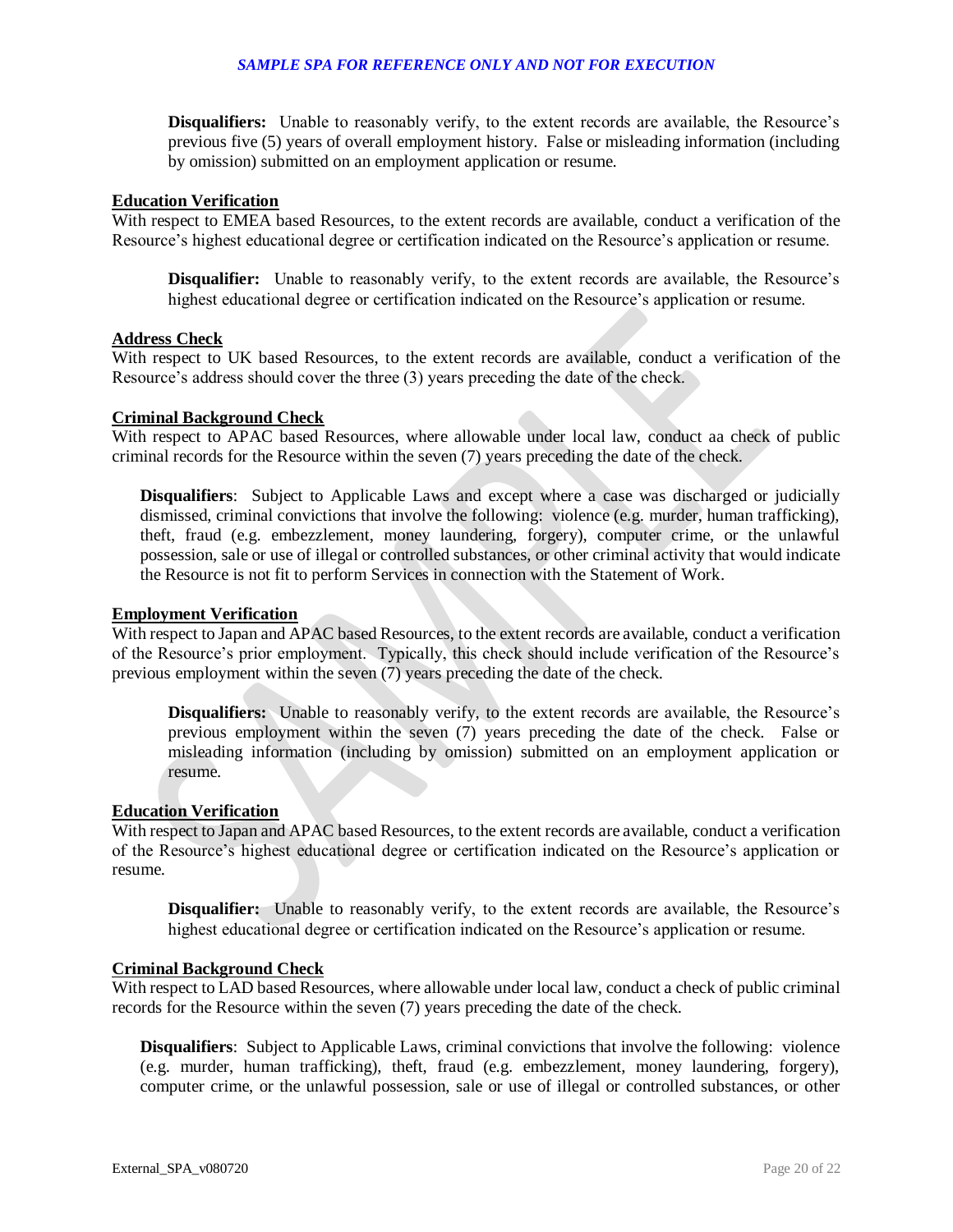criminal activity that would indicate the Resource is not fit to perform Services in connection with the Statement of Work.

## **Employment Verification**

 With respect to LAD based Resources, to the extent records are available, conduct a verification of the Resource's prior employment. Typically, this check should include verification of the Resource's previous employment within the seven (7) years preceding the date of the check.

 **Disqualifiers:** Unable to reasonably verify, to the extent records are available, the Resource's previous employment within the seven (7) years preceding the date of the check. False or misleading information (including by omission) submitted on an employment application or resume.

#### **Education Verification**

 With respect to LAD based Resources, to the extent records are available, conduct a verification of the Resource's highest educational degree or certification indicated on the Resource's application or resume.

 **Disqualifier:** Unable to reasonably verify, to the extent records are available, the Resource's highest educational degree or certification indicated on the Resource's application or resume.